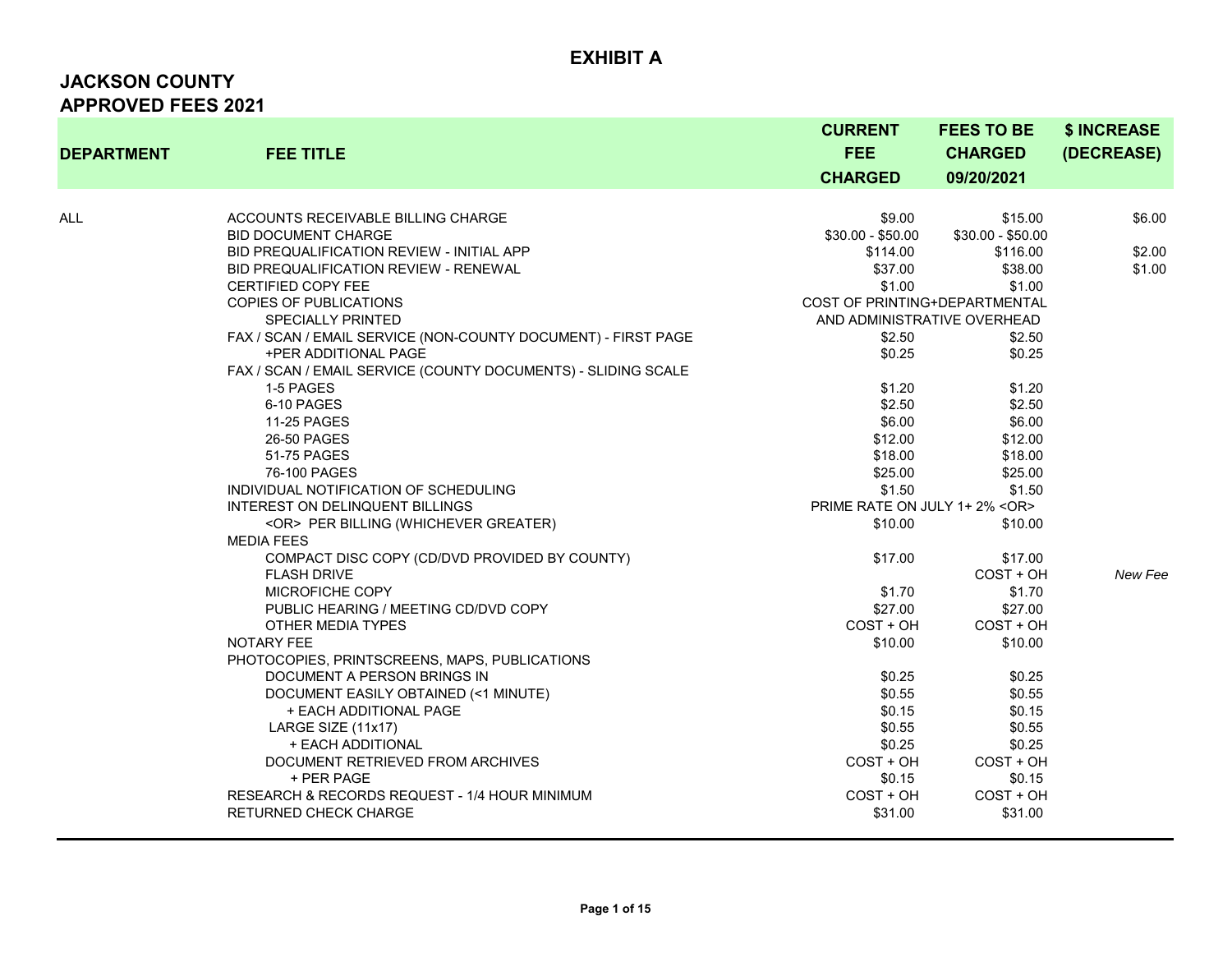|                   |                                                              | <b>CURRENT</b> | <b>FEES TO BE</b> | \$ INCREASE |
|-------------------|--------------------------------------------------------------|----------------|-------------------|-------------|
| <b>DEPARTMENT</b> | <b>FEE TITLE</b>                                             | <b>FEE</b>     | <b>CHARGED</b>    | (DECREASE)  |
|                   |                                                              | <b>CHARGED</b> | 09/20/2021        |             |
|                   |                                                              |                |                   |             |
| AIRPORT           | <b>AIRPORT BADGE FEES</b>                                    |                |                   |             |
|                   | NEW BADGE/ACCESS CHANGE                                      | $$125.00 +$    | $$125.00 +$       |             |
|                   | + INITIAL REFUNDABLE DEPOSIT FOR NEW BADGES ONLY             | \$50.00        | \$50.00           |             |
|                   | RENEWAL/REPLACEMENT/DATA CHANGE                              | \$50.00        | \$50.00           |             |
|                   | BADGE LOST, STOLEN, OR NOT RETURNED                          | \$100.00       | \$100.00          |             |
|                   | REFUND OF FEE PROVIDED IF BADGE IS RETURNED WITHIN:          |                |                   |             |
|                   | 10 DAYS                                                      | 100%           | 100%              |             |
|                   | 30 DAYS                                                      | 75%            | 75%               |             |
|                   | 60 DAYS                                                      | 50%            | 50%               |             |
|                   | UP TO 1 YEAR                                                 | 25%            | 25%               |             |
|                   | AIRCRAFT PARKING FEE - PER DAY                               |                |                   |             |
|                   | SMALL GA PLANES (0-10,000 LBS)                               | \$20.00        | \$20.00           |             |
|                   | LARGE GA PLANES (10,001-35,000 LBS)                          | \$40.00        | \$40.00           |             |
|                   | REGIONAL JETS (35,001-100,000 LBS)                           | \$70.00        | \$70.00           |             |
|                   | JETS (100,001 LBS +)                                         | \$90.00        | \$90.00           |             |
|                   | <b>BOOT FEE</b>                                              |                |                   |             |
|                   | <b>FIRST DAY</b>                                             | $$75.00 +$     | $$75.00 +$        |             |
|                   | + LONG-TERM PARKING PER DAY MAX RATE FOR EACH DAY THEREAFTER |                |                   |             |
|                   | CONFERENCE ROOM RENTAL FEE                                   |                |                   |             |
|                   | FULL DAY (4-8 HOURS)                                         | \$150.00       | \$150.00          |             |
|                   | HALF DAY (LESS THAN 4 HOURS)                                 | \$85.00        | \$85.00           |             |
|                   | EMPLOYEE PARKING LOT FEE - PER QUARTER                       | \$50.00        | \$50.00           |             |
|                   | <b>ESCORT FEE - PER HOUR</b>                                 | \$150.00       | \$150.00          |             |
|                   | EQUIPMENT STORAGE FEES - PER MONTH PER SQUARE FOOT           | \$0.50         | \$0.50            |             |
|                   | EXPRESSIVE ACTIVITIES PERMIT - 2 MONTH MAXIMUM               | \$75.00        |                   |             |
|                   | <b>INITIAL PERMIT</b>                                        |                | \$75.00           |             |
|                   | <b>REAPPLICATION</b>                                         | \$50.00        | \$50.00           |             |
|                   | <b>FUEL PERMITS - ANNUAL</b>                                 | \$250.00       | \$250.00          |             |
|                   | GATE USE FEE (INCLUDES GATE CARD) - MONTHLY                  | \$75.00        | \$75.00           |             |
|                   | <b>GROUND TRANSPORTATION SERVICES - MONTHLY</b>              |                |                   |             |
|                   | UP TO 30 USES PER VEHICLE                                    | \$30.00        | \$30.00           |             |
|                   | FOR EACH USE THEREAFTER                                      | \$2.00         | \$2.00            |             |
|                   | <b>GROUND TRANSPORTATION SERVICES</b>                        |                |                   |             |
|                   | OPERATING PROCEDURE VIOLATION FEE                            | \$35.00        | \$35.00           |             |
|                   | JET BRIDGE FEE - PER TURN                                    | \$50.00        | \$50.00           |             |
|                   | KC 97 RENTAL FEE                                             |                |                   |             |
|                   | FULL DAY (4-8 HOURS)                                         | \$150.00       | \$150.00          |             |
|                   | HALF DAY (LESS THAN 4 HOURS)                                 | \$85.00        | \$85.00           |             |
|                   | CLEANING DEPOSIT (REFUNDABLE)                                | \$50.00        | \$50.00           |             |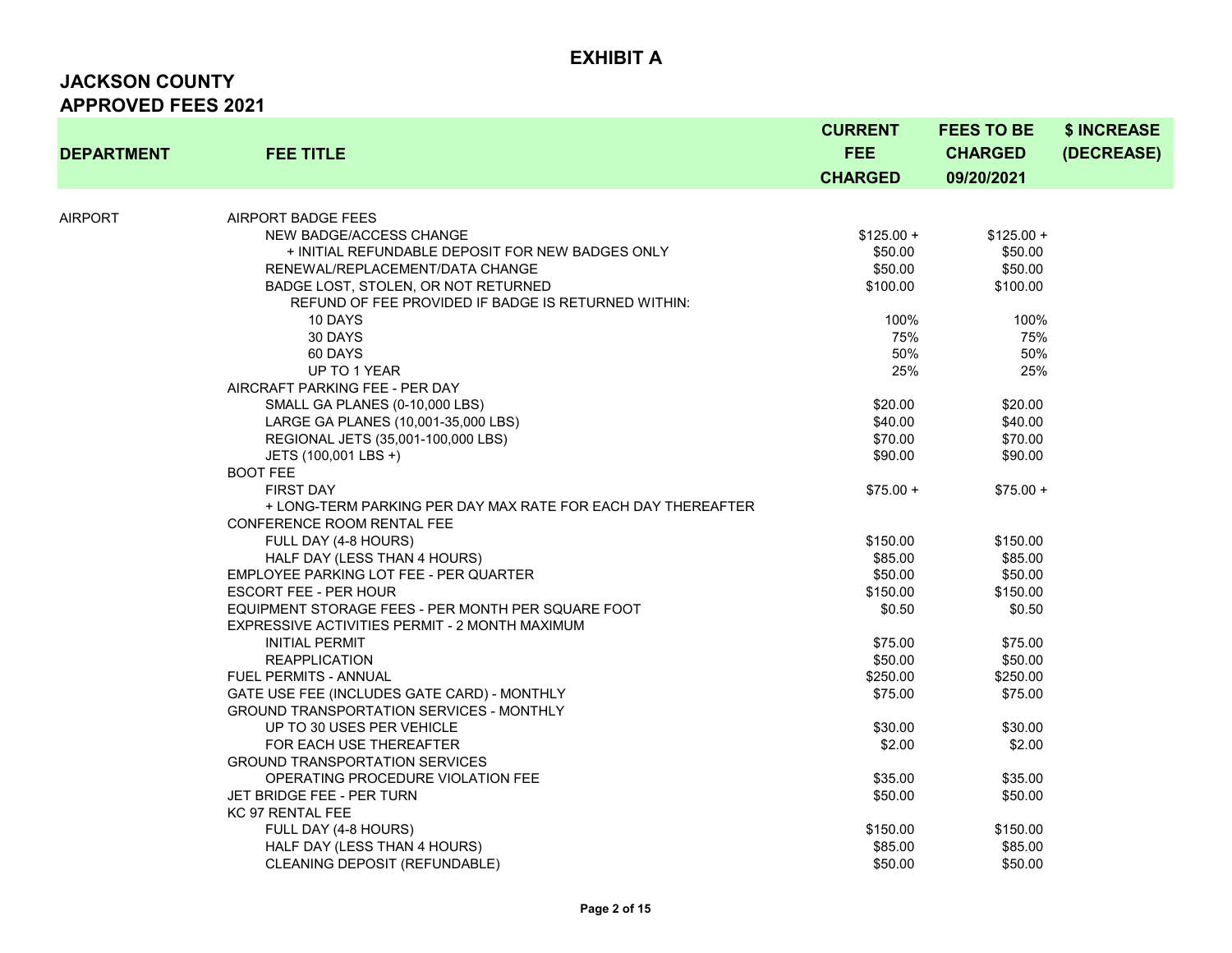|                        |                                                        | <b>CURRENT</b>      | <b>FEES TO BE</b>   | \$ INCREASE |
|------------------------|--------------------------------------------------------|---------------------|---------------------|-------------|
| <b>DEPARTMENT</b>      | <b>FEE TITLE</b>                                       | <b>FEE</b>          | <b>CHARGED</b>      | (DECREASE)  |
|                        |                                                        | <b>CHARGED</b>      | 09/20/2021          |             |
|                        |                                                        |                     |                     |             |
| <b>AIRPORT</b>         | <b>KEY FEE</b>                                         | \$50.00             | \$50.00             |             |
|                        | REFUNDABLE DEPOSIT                                     | \$50.00             | \$50.00             |             |
|                        | PENALTY FEE - REPLACE LOCK                             | \$35.00             | \$35.00             |             |
|                        | PENALTY FEE - CHANGE TUMBLERS                          | \$200.00            | \$200.00            |             |
|                        | OFF AIRPORT CAR RENTAL FEES                            |                     |                     |             |
|                        | % OF GROSS GENERATED REVENUE                           | 10%                 | 10%                 |             |
|                        | OFF AIRPORT FLIGHT KITCHENS                            |                     |                     |             |
|                        | % OF GROSS GENERATED REVENUE                           | 10%                 | 10%                 |             |
|                        | OFF AIRPORT PARKING LOTS                               |                     |                     |             |
|                        | % OF GROSS GENERATED REVENUE                           | 10%                 | 10%                 |             |
|                        | PARKING LOT RATES                                      |                     |                     |             |
|                        | SHORT-TERM (PER HOUR)                                  | \$3.00              | \$3.00              |             |
|                        | SHORT-TERM (PER DAY MAX)                               | \$17.00             | \$17.00             |             |
|                        | LONG-TERM (PER HOUR)                                   | \$3.00              | \$3.00              |             |
|                        | LONG-TERM (PER DAY MAX)                                | \$12.00             | \$12.00             |             |
|                        | PENALTY FEE                                            |                     |                     |             |
|                        | NON-RETURN OF PARKING PERMIT HANGTAGS                  | \$50.00<br>\$125.00 | \$50.00             |             |
|                        | <b>RECURRENT TRAINING</b><br>SMOKING VIOLATION FINE    | \$35.00             | \$125.00<br>\$35.00 |             |
|                        | SPECIAL AVIATION SERVICE ORGANIZATION PERMITS - ANNUAL | \$100.00            | \$100.00            |             |
|                        | <b>VEHICLE FINES</b>                                   |                     |                     |             |
|                        | <b>ISSUED PARKING TICKETS</b>                          | \$35.00             | \$35.00             |             |
|                        |                                                        |                     |                     |             |
| <b>ANIMAL SERVICES</b> | <b>ADOPTION</b>                                        |                     |                     |             |
|                        | DOGS (SIX MONTHS AND OLDER)                            | \$150.00            | \$150.00            |             |
|                        | PUPPIES (LESS THAN SIX MONTHS OLD)                     | \$200.00            | \$200.00            |             |
|                        | CATS (SIX MONTHS AND OLDER)                            | \$60.00             | \$60.00             |             |
|                        | KITTENS (LESS THAN SIX MONTHS OLD)                     | \$90.00             | \$90.00             |             |
|                        | CAT LICENSE (VOLUNTARY)                                | \$2.00              | \$2.00              |             |
|                        | <b>DAILY BOARD</b>                                     |                     |                     |             |
|                        | STRAY & QUARANTINED DOGS (RETURNED TO OWNERS)          | \$15.00             | \$15.00             |             |
|                        | STRAY & QUARANTINED CATS (RETURNED TO OWNERS)          | \$8.00              | \$8.00              |             |
|                        | DEAD ANIMAL DISPOSAL FROM PUBLIC                       | \$14.00             | \$14.00             |             |
|                        | DEAD ANIMAL PICK UP / DISPOSAL FROM VET                |                     |                     |             |
|                        | PICK UP PER TRIP                                       | \$75.00             | \$75.00             |             |
|                        | DISPOSAL PER ANIMAL                                    | \$5.00              | \$5.00              |             |
|                        | <b>DOG LICENSE</b>                                     |                     |                     |             |
|                        | 1 YEAR                                                 | \$25.00             | \$25.00             |             |
|                        | 2 YEAR                                                 | \$50.00             | \$50.00             |             |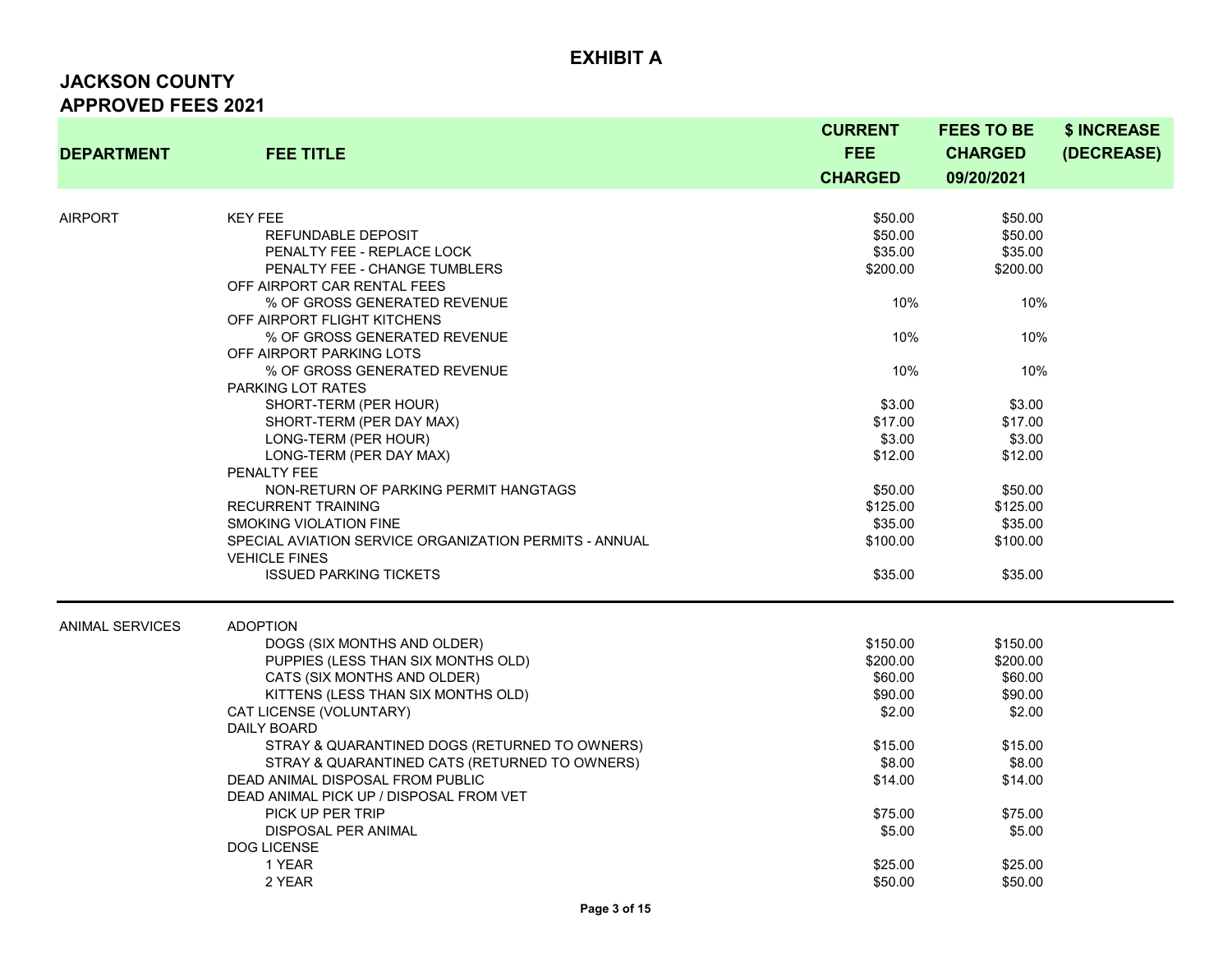| <b>DEPARTMENT</b>      | <b>FEE TITLE</b>                                                        | <b>CURRENT</b><br><b>FEE</b><br><b>CHARGED</b> | <b>FEES TO BE</b><br><b>CHARGED</b><br>09/20/2021 | \$ INCREASE<br>(DECREASE) |
|------------------------|-------------------------------------------------------------------------|------------------------------------------------|---------------------------------------------------|---------------------------|
| <b>ANIMAL SERVICES</b> | 3 YEAR                                                                  | \$50.00                                        | \$50.00                                           |                           |
|                        |                                                                         | \$125.00                                       | \$125.00                                          |                           |
|                        | DOG PACK (ANNUAL FEE FOR FIVE OR MORE DOGS)<br><b>REPLACEMENT</b>       | \$5.00                                         | \$5.00                                            |                           |
|                        | SENIORS OR VETERANS DOG LICENSE DISCOUNT - 1 YEAR                       | (\$5.00)                                       | (\$5.00)                                          |                           |
|                        | SENIORS OR VETERANS DOG LICENSE DISCOUNT - 2 OR 3 YEAR                  |                                                | (\$10.00)                                         |                           |
|                        | DOG LICENSE DEPOSIT - 1 YEAR                                            | (\$10.00)<br>\$5.00                            | \$5.00                                            |                           |
|                        | DOG LICENSE PENALTIES                                                   |                                                |                                                   |                           |
|                        | FAILURE TO OBTAIN LICENSE PRIOR TO CONTACT                              | \$75.00                                        | \$75.00                                           |                           |
|                        | <b>KENNEL LICENSING</b>                                                 |                                                |                                                   |                           |
|                        | ANIMAL RESCUE ENTITY PERMIT                                             | \$130.00                                       | \$130.00                                          |                           |
|                        | COMMERCIAL BREEDER KENNEL PERMIT (NOT USDA INSPECTED)                   | \$200.00                                       | \$200.00                                          |                           |
|                        | COMMERCIAL BREEDER KENNEL PERMIT (USDA INSPECTED)                       | \$130.00                                       | \$130.00                                          |                           |
|                        | PET SHOP, BOARDING, GROOMING & TRAINING KENNEL PERMIT                   | \$130.00                                       | \$130.00                                          |                           |
|                        | WOLF - HYBRID KENNEL PERMIT                                             | \$130.00                                       | \$130.00                                          |                           |
|                        | BEGINNING OPERATION AFTER DEC 31                                        | 50%                                            | 50%                                               |                           |
|                        | KENNEL LICENSING PENALTIES (After three months see JCCO Section 844.15) |                                                |                                                   |                           |
|                        | BEGINNING OPERATION WITHOUT LICENSE                                     | \$50.00                                        | \$50.00                                           |                           |
|                        | FOR EACH SUCCESSIVE MONTH UP TO THREE MONTHS                            | \$10.00                                        | \$10.00                                           |                           |
|                        | <b>FAILURE TO RENEW WITHIN 30 DAYS</b>                                  | \$50.00                                        | \$50.00                                           |                           |
|                        | FOR EACH SUCCESSIVE MONTH UP TO THREE MONTHS                            | \$10.00                                        | \$10.00                                           |                           |
|                        | <b>MICROCHIP IMPLANT</b>                                                |                                                | \$15.00                                           | New Fee                   |
|                        | PET ID TAG                                                              | \$7.00                                         | \$7.00                                            |                           |
|                        | <b>PUBLIC PICKUP</b>                                                    | \$75.00                                        | \$75.00                                           |                           |
|                        | <b>REDEMPTIONS</b>                                                      |                                                |                                                   |                           |
|                        | <b>IMPOUND OF DOG</b>                                                   | \$40.00                                        | \$40.00                                           |                           |
|                        | DOG AT LARGE - FIRST TIME + IMPOUND OF DOG FEE                          | \$50.00                                        | \$50.00                                           |                           |
|                        | DOG AT LARGE - SECOND TIME + IMPOUND OF DOG FEE                         | \$85.00                                        | \$85.00                                           |                           |
|                        | DOG AT LARGE - THIRD TIME + IMPOUND OF DOG FEE                          | \$120.00                                       | \$120.00                                          |                           |
|                        | DOG AT LARGE - FOURTH TIME + IMPOUND OF DOG FEE                         | \$155.00                                       | \$155.00                                          |                           |
|                        | DOG AT LARGE - + EACH ADDITIONAL                                        | $+$ \$35.00                                    | $+$ \$35.00                                       |                           |
|                        | RETURN OF CAT TO OWNER                                                  | \$20.00                                        | \$20.00                                           |                           |
|                        | STRAY CAT OR KITTEN LITTER DROP OFF                                     | \$10.00                                        | \$10.00                                           |                           |
|                        | SURRENDER BY OWNER                                                      |                                                |                                                   |                           |
|                        | PER DOG (SIX MONTHS AND OLDER)                                          | \$60.00                                        | \$60.00                                           |                           |
|                        | LITTER OF PUPPIES (LESS THAN SIX MONTHS OLD)                            | \$10.00                                        | \$10.00                                           |                           |
|                        | PER CAT (SIX MONTHS AND OLDER)                                          | \$60.00                                        | \$60.00                                           |                           |
|                        | LITTER OF KITTENS (LESS THAN SIX MONTHS OLD)                            | \$10.00                                        | \$10.00                                           |                           |
|                        |                                                                         |                                                |                                                   |                           |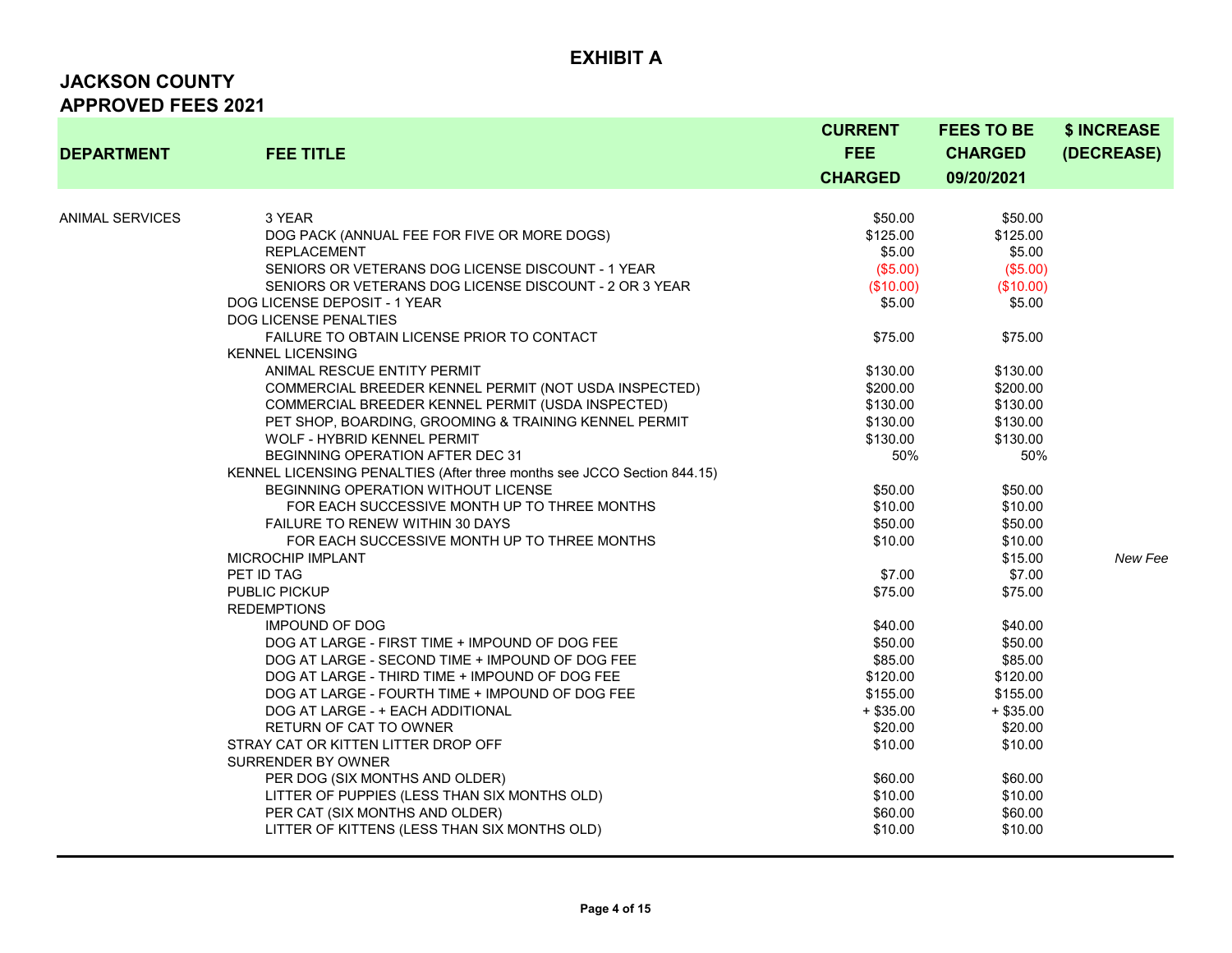| <b>DEPARTMENT</b> | <b>FEE TITLE</b>                                                                                                                                         | <b>CURRENT</b><br>FEE<br><b>CHARGED</b> | <b>FEES TO BE</b><br><b>CHARGED</b><br>09/20/2021 | \$ INCREASE<br>(DECREASE)             |
|-------------------|----------------------------------------------------------------------------------------------------------------------------------------------------------|-----------------------------------------|---------------------------------------------------|---------------------------------------|
| <b>ASSESSOR</b>   | ANNUAL NON-EFU HOME SITE APPLICATION<br><b>ASSESSOR DATA REQUEST</b>                                                                                     | \$62.00                                 | \$76.00                                           | \$14.00                               |
|                   | HOURLY RATE - MINIMUM 30 MINUTE CHARGE<br>CERTIFICATE OF CHARGES PAID<br><b>CONSOLIDATION FEE</b>                                                        | \$73 minimum<br>\$75.00<br>\$99.00      | \$77 minimum<br>\$72.00<br>\$99.00                | \$4.00<br>(\$3.00)                    |
|                   | LEASED EXEMPTION APPLICATION FEE<br>NAME SUPPRESSION APPLICATION<br><b>OPEN SPACE APPLICATION</b>                                                        | \$514.00<br>\$49.00<br>\$203.00         | \$526.00<br>\$89.00<br>\$212.00                   | \$12.00<br>\$40.00<br>\$9.00          |
|                   | OPEN SPACE DISQUALIFICATION<br>OWNED EXEMPTION APPLICATION FEE<br>PERSONAL PROPERTY REVALUATION FEE                                                      | \$367.00<br>\$402.00<br>\$79.00         | \$386.00<br>\$410.00<br>\$77.00                   | \$19.00<br>\$8.00<br>(\$2.00)         |
|                   | PLAT MAP (TAX PLATS)<br>(REDUCED MAP) 8.5 X 11<br>11 X 17                                                                                                | \$3.25<br>\$3.25                        | \$3.25<br>\$3.25                                  |                                       |
|                   | 18 X 24<br>PLAT PROCESSING FEE - PER LOT<br><b>REINSPECTION FEE</b>                                                                                      | \$9.00<br>\$134.00<br>\$174.00          | \$9.00<br>\$121.00<br>\$170.00                    | (\$13.00)<br>(\$4.00)                 |
|                   | SPECIAL ASSESSMENT PROCESSING FEE<br>SPECIAL ASSESSMENT DISQUALIFICATION<br>SPECIAL ASSESSMENT PLAT PROCESSING REVIEW - PER ACCOUNT                      | \$413.00<br>\$343.00<br>\$134.00        | \$387.00<br>\$327.00<br>\$114.00                  | $(\$26.00)$<br>(\$16.00)<br>(\$20.00) |
|                   | <b>TAXING DISTRICT BOUNDARY EXPANSION</b><br><b>TAXING DISTRICT CHANGES</b><br><b>REVIEW REQUIRED</b>                                                    | \$708.00<br>\$461.00                    | \$624.00<br>\$446.00                              | (\$84.00)<br>(\$15.00)                |
|                   | <b>REVIEW NOT REQUIRED</b><br><b>DISTRICT FORMATION</b><br><b>URBAN RENEWAL</b>                                                                          | \$301.00<br>\$726.00<br>\$4,090.00      | \$296.00<br>\$650.00<br>\$3,963.00                | (\$5.00)<br>(\$76.00)<br>(\$127.00)   |
| CAO               | DISTRICT ANNEXATION / WITHDRAWAL - 100% PETITION APPROVAL                                                                                                | \$249.00                                | \$247.00                                          | (\$2.00)                              |
|                   | DISTRICT ANNEXATION / WITHDRAWAL - OTHER REQUESTS<br>LOST OR DAMAGED BOOK - LAW LIBRARY                                                                  | \$998.00<br><b>ACTUAL COST</b>          | \$1,045.00<br><b>ACTUAL COST</b>                  | \$47.00                               |
| <b>CLERK</b>      | <b>BOPTA FILING FEE</b><br>CONDUCT SPECIAL ELECTIONS<br>ELECTION LABEL & LIST PRODUCTION<br>FEE COLLECTION SERVICE                                       | \$41.00<br>$COST + OH$<br>COST + OH     | \$43.00<br>$COST + OH$<br>COST + OH               | \$2.00                                |
|                   | <b>COLLECTION &amp; DISTRIBUTION - STATE AFFORDABLE HOUSING FEE</b><br><b>MARRIAGE CERTIFICATE</b><br>MARRIAGE LICENSE / DOMESTIC PARTNERSHIP CORRECTION | \$4.00<br>\$12.00<br>\$40.00            | \$4.00<br>\$13.00<br>\$43.00                      | \$1.00<br>\$3.00                      |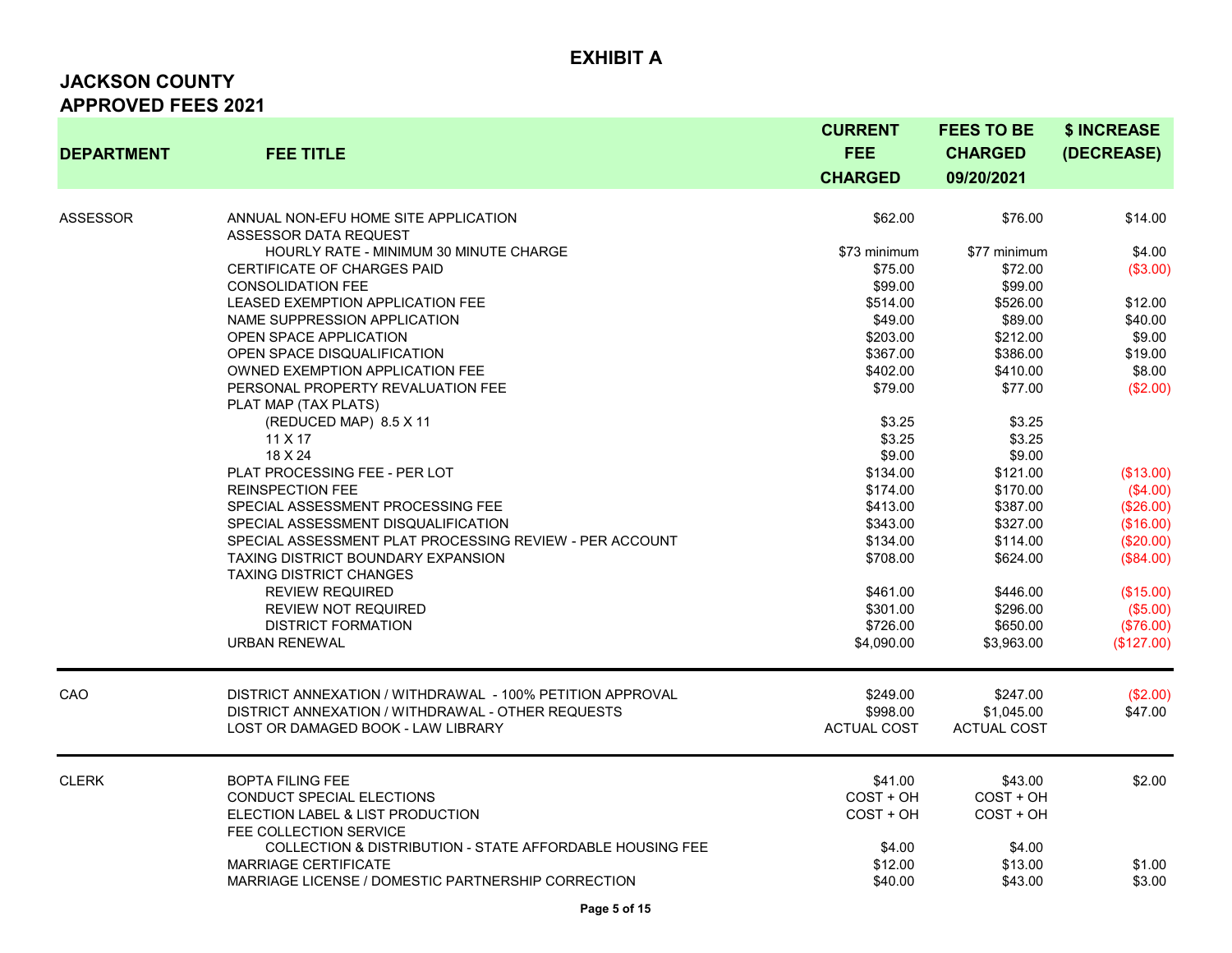| <b>DEPARTMENT</b>       | <b>FEE TITLE</b>                                                                                                                                                                                                                                                                                                                                                                                                                                                                                                                                                                                                                                             | <b>CURRENT</b><br><b>FEE</b><br><b>CHARGED</b>                                                                                                                                                           | <b>FEES TO BE</b><br><b>CHARGED</b><br>09/20/2021                                                                                                                                                        | \$ INCREASE<br>(DECREASE)  |
|-------------------------|--------------------------------------------------------------------------------------------------------------------------------------------------------------------------------------------------------------------------------------------------------------------------------------------------------------------------------------------------------------------------------------------------------------------------------------------------------------------------------------------------------------------------------------------------------------------------------------------------------------------------------------------------------------|----------------------------------------------------------------------------------------------------------------------------------------------------------------------------------------------------------|----------------------------------------------------------------------------------------------------------------------------------------------------------------------------------------------------------|----------------------------|
| <b>CLERK</b>            | MARRIAGE LICENSE RECREATION<br>MARRIAGE LICENSE WAITING PERIOD WAIVER<br>MARRIAGE WITNESS FEE - (2 WITNESSES)<br>PROPERTY DATA ONLINE - CLERK ACCESS                                                                                                                                                                                                                                                                                                                                                                                                                                                                                                         | \$14.00<br>\$22.00<br>\$35.00<br>\$50.00                                                                                                                                                                 | \$15.00<br>\$23.00<br>\$36.00<br>\$50.00                                                                                                                                                                 | \$1.00<br>\$1.00<br>\$1.00 |
| <b>COMM JUSTICE</b>     | <b>COLLECTION SERVICE</b><br>ACCOUNT SENT TO OR DEPT OF REVENUE<br>ACCOUNT SENT TO CREDIT AGENCY<br><b>COMMUNITY SERVICE</b><br>SIGN UP FEE<br><b>MONTHLY FEE</b><br><b>ENFORCEMENT</b><br>DMV LETTER FEE<br><b>DUII REFERRAL</b><br><b>HOME DETENTION</b><br><b>APPLICATION FEE</b><br>PER DAY<br>HOME DETENTION VIOLATION FEE<br>INTAKE APPOINTMENT NO-SHOW<br>INTERSTATE COMPACT INVESTIGATION / TRANSFER OF CASE<br><b>SUPERVISED</b><br><b>BENCH</b><br>PAYMENT ARRANGEMENT FEE<br>PRE-TRIAL GPS DAILY FEE<br>PRE-TRIAL SUPERVISION - PER MONTH<br>PROBATION SUPERVISION - PER MONTH<br><b>TRANSITIONAL HOUSING</b><br>NOT TO EXCEED 25% OF GROSS WAGES | \$100.00<br>\$125.00<br>\$50.00<br>\$30.00<br>\$100.00<br>\$25.00<br>\$150.00<br>\$30.00<br>\$30.00<br>\$119.00<br>\$30.00<br>\$150.00<br>\$350.00<br>\$30.00<br>\$4.50<br>\$25.00<br>\$45.00<br>\$50.00 | \$100.00<br>\$125.00<br>\$50.00<br>\$30.00<br>\$100.00<br>\$25.00<br>\$150.00<br>\$30.00<br>\$30.00<br>\$119.00<br>\$30.00<br>\$150.00<br>\$350.00<br>\$30.00<br>\$4.50<br>\$25.00<br>\$45.00<br>\$50.00 |                            |
|                         | <b>UA TEST</b><br><b>CONFIRMATION TESTING</b><br>WORK CREW REIMBURSEMENT - PER HOUR<br><b>WORK RELEASE - PER DAY</b>                                                                                                                                                                                                                                                                                                                                                                                                                                                                                                                                         | \$15.00<br>$$55.00 - $80.00$<br>\$30.00                                                                                                                                                                  | \$15.00<br>$$55.00 - $80.00$<br>\$30.00                                                                                                                                                                  |                            |
| <b>COMM JUSTICE-JUV</b> | <b>DISCOVERY COPIES</b><br>PER PAGE AFTER 20<br>JUVENILE DETENTION - OUT OF COUNTY YOUTH<br><b>JUVENILE RECORD EXPUNGEMENT</b>                                                                                                                                                                                                                                                                                                                                                                                                                                                                                                                               | \$56.00<br>\$0.25<br>\$259.00<br>\$75.00                                                                                                                                                                 | \$56.00<br>\$0.25<br>\$281.00<br>\$75.00                                                                                                                                                                 | \$22.00                    |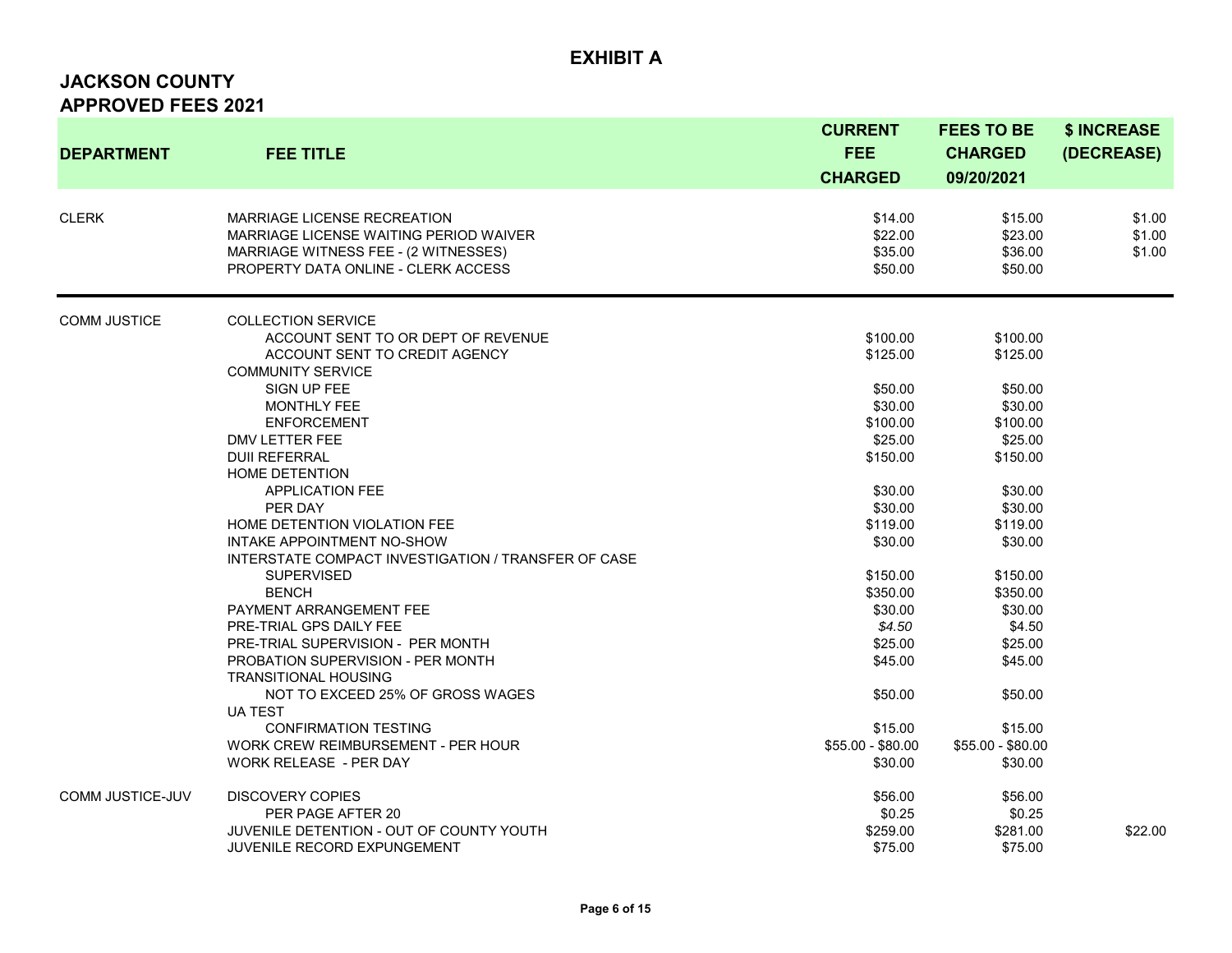# **EXHIBIT A**

| <b>DEPARTMENT</b>       | <b>FEE TITLE</b>                                                                           | <b>CURRENT</b><br><b>FEE</b><br><b>CHARGED</b> | <b>FEES TO BE</b><br><b>CHARGED</b><br>09/20/2021 | \$ INCREASE<br>(DECREASE) |
|-------------------------|--------------------------------------------------------------------------------------------|------------------------------------------------|---------------------------------------------------|---------------------------|
| COMM JUSTICE-JUV        | JUVENILE REINSTATEMENT OF LICENSE<br>JUVENILE RELEASE FROM SEX OFFENDER REGISTRATION       | \$30.00<br>\$402.00                            | \$30.00<br>\$409.00                               | \$7.00                    |
| <b>DEVELOPMENT SVCS</b> | <b>PLANNING - TYPE I</b>                                                                   |                                                |                                                   |                           |
|                         | <b>TYPE I COUNTER PERMIT</b>                                                               | \$115.00                                       | \$72.00                                           | (\$43.00)                 |
|                         | <b>TYPE I FIRE SAFETY INSPECTIONS</b>                                                      | \$40.00                                        | \$31.00                                           | (\$9.00)                  |
|                         | <b>TYPE I FLOODPLAIN REVIEW</b>                                                            | \$445.00                                       | \$529.00                                          | \$84.00                   |
|                         | TYPE I FUELBREAK REDUCTION                                                                 | \$60.00                                        | \$138.00                                          | \$78.00                   |
|                         | TYPE I PROPERTY LINE ADJUSTMENT                                                            | \$805.00                                       | \$675.00                                          | (\$130.00)                |
|                         | TYPE I REISSUE DECISION AND/OR NOTICE<br>REQUIRES DEPOSIT OF AVERAGE COST (AVG: \$520.00)  | COST + OH                                      | COST + OH                                         |                           |
|                         | <b>TYPE I REVIEW USE PERMIT</b>                                                            | \$410.00                                       | \$488.00                                          | \$78.00                   |
|                         | TYPE I SITE DEVELOPMENT PLAN REVIEW                                                        | \$1,090.00                                     | \$1,154.00                                        | \$64.00                   |
|                         | <b>PLANNING - TYPE II</b>                                                                  |                                                |                                                   |                           |
|                         | <b>TYPE II COUNTER PERMITS</b>                                                             | \$1,655.00                                     | \$1,618.00                                        | (\$37.00)                 |
|                         | <b>TYPE II FLOODPLAIN REVIEW</b>                                                           | \$810.00                                       | \$1,106.00                                        | \$296.00                  |
|                         | TYPE II NON RESIDENTIAL SITE DEVELOPMENT PLAN REVIEW                                       | \$2,435.00                                     | \$2,223.00                                        | (\$212.00)                |
|                         | TYPE II PROPERTY LINE ADJUSTMENT                                                           | \$1,355.00                                     | \$1,010.00                                        | (\$345.00)                |
|                         | TYPE II REISSUE DECISION AND/OR NOTICE<br>REQUIRES DEPOSIT OF AVERAGE COST (AVG: \$520.00) | $COST + OH$                                    | COST + OH                                         |                           |
|                         | <b>PLANNING - TYPE III</b>                                                                 |                                                |                                                   |                           |
|                         | <b>TYPE III PERMITS</b>                                                                    | \$3,175.00                                     | \$2,971.00                                        | (\$204.00)                |
|                         | TYPE III REISSUE DECISION AND/OR NOTICE                                                    | $COST + OH$                                    | COST + OH                                         |                           |
|                         | REQUIRES DEPOSIT OF AVERAGE COST (AVG: \$520.00)                                           |                                                |                                                   |                           |
|                         | <b>TYPE III VARIANCE PERMIT</b>                                                            | $COST + OH$                                    | COST + OH                                         |                           |
|                         | REQUIRES DEPOSIT OF AVERAGE COST (AVG: \$1,989.00)                                         |                                                |                                                   |                           |
|                         | <b>PLANNING - TYPE IV</b>                                                                  |                                                |                                                   |                           |
|                         | TYPE IV PERMITS                                                                            | \$5,025.00                                     | \$5,115.00                                        | \$90.00                   |
|                         | TYPE IV REISSUE DECISION AND/OR NOTICE                                                     | $COST + OH$                                    | COST + OH                                         |                           |
|                         | REQUIRES DEPOSIT OF AVERAGE COST (AVG: \$520.00)                                           |                                                |                                                   |                           |
|                         | TYPE IV ZONE/COMP PLAN MAP AMENDMENT                                                       | COST + OH                                      | COST + OH                                         |                           |
|                         | REQUIRES DEPOSIT OF AVERAGE COST (AVG: \$5,196.00)                                         |                                                |                                                   |                           |
|                         | TYPE IV ZONE/COMP PLAN MAP AMEND W/IGA OR STATE TRANSPORT                                  | COST + OH                                      | COST + OH                                         |                           |
|                         | REQUIRES DEPOSIT OF AVERAGE COST (AVG: \$16,665.00)                                        |                                                |                                                   |                           |
|                         | TYPE IV ZONE MAP AMENDMENT                                                                 | \$7,265.00                                     | \$6,029.00                                        | (\$1,236.00)              |
|                         | ADDRESS ASSIGNMENT                                                                         | \$105.00                                       | \$101.00                                          | (\$4.00)                  |
|                         | AERIAL MYLAR COPY                                                                          | \$25.00                                        | \$25.00                                           |                           |
|                         | AGRICULTURE EXEMPTION REVIEW                                                               | \$165.00                                       | \$149.00                                          | (\$16.00)                 |
|                         | APPEAL OF TENTATIVE DECISION                                                               | \$250.00                                       | \$250.00                                          |                           |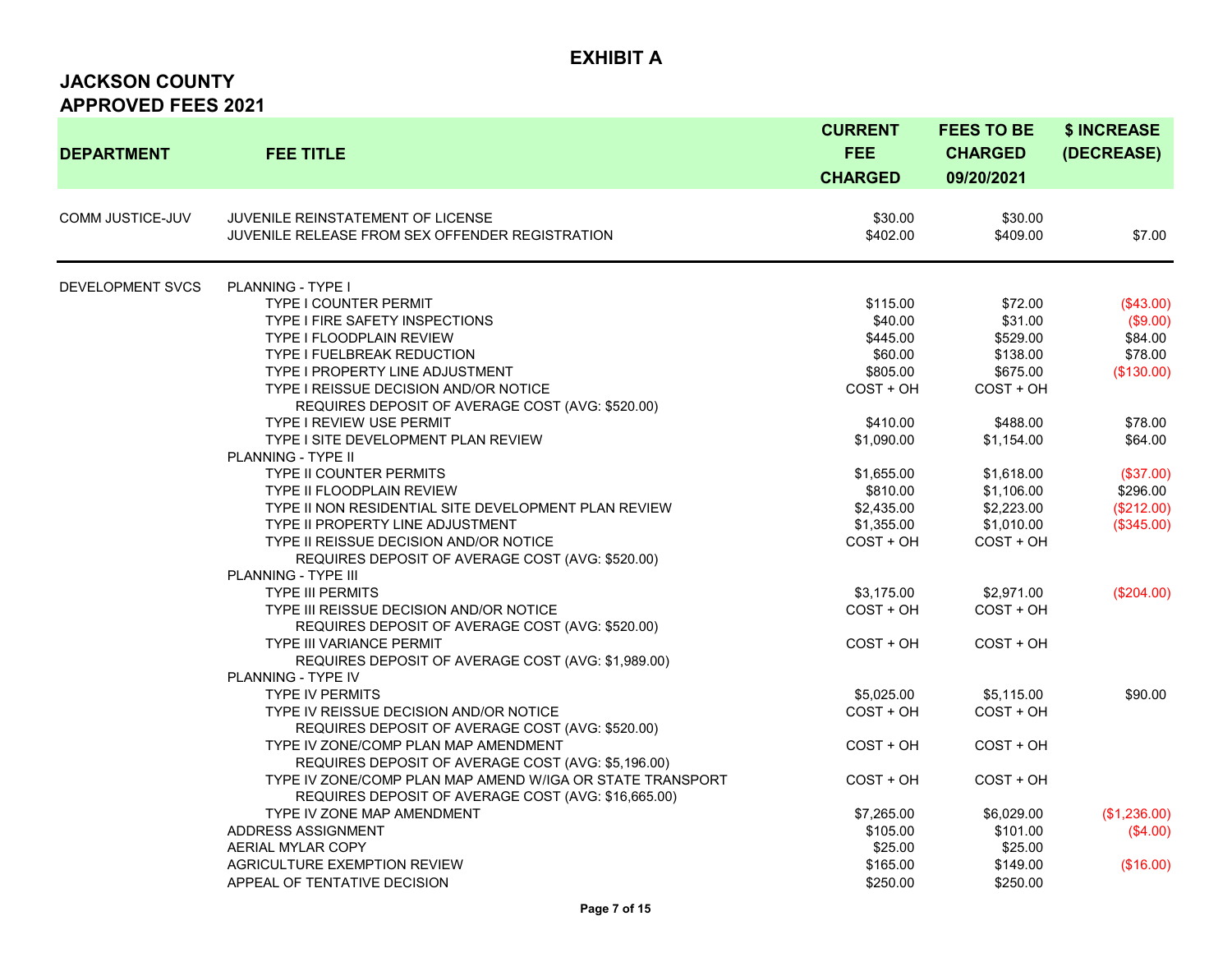| <b>DEPARTMENT</b>        | <b>FEE TITLE</b>                                                                           | <b>CURRENT</b><br><b>FEE</b><br><b>CHARGED</b> | <b>FEES TO BE</b><br><b>CHARGED</b><br>09/20/2021 | \$ INCREASE<br>(DECREASE) |
|--------------------------|--------------------------------------------------------------------------------------------|------------------------------------------------|---------------------------------------------------|---------------------------|
| <b>DEVELOPMENT SVCS</b>  | APPEAL OF QUASI-JUDICIAL DECISION<br>REQUIRES DEPOSIT OF AVERAGE COST (AVG: \$1,368.00)    | $COST + OH$                                    | $COST + OH$                                       |                           |
|                          | APPLICATION AMENDMENT AND ADJUSTMENT<br>REQUIRES DEPOSIT OF AVERAGE COST (AVG: \$889.00)   | $COST + OH$                                    | COST + OH                                         |                           |
|                          | <b>CUSTOM MAPPING</b><br>REQUIRES DEPOSIT OF MINIMUM COST-\$165.00                         | COST + OH                                      | COST + OH                                         |                           |
|                          | <b>EXTENSION OF TIME</b>                                                                   | \$25.00                                        | \$38.00                                           | \$13.00                   |
|                          | <b>FINAL PLATS</b>                                                                         | \$75.00                                        | \$74.00                                           | (\$1.00)                  |
|                          | <b>ITEMS REMANDED BY LUBA</b><br>REQUIRES DEPOSIT OF AVERAGE COST (AVG: \$1,481.00)        | COST + OH                                      | $COST + OH$                                       |                           |
|                          | PLANNING CONDITION REVIEW - FEE PER EACH CONDITION                                         | \$70.00                                        | \$77.00                                           | \$7.00                    |
|                          | PLANNING INSPECTION REVIEW<br>PRE-APPLICATION CONFERENCES                                  | \$165.00                                       | \$151.00                                          | (\$14.00)                 |
|                          | <b>GENERAL</b>                                                                             | \$655.00                                       | \$733.00                                          | \$78.00                   |
|                          | COMPREHENSIVE PLAN AMENDMENT<br>RESEARCH AND CONSULTATION APPOINTMENT (HOURLY RATE)        | \$870.00                                       | \$1,048.00                                        | \$178.00                  |
|                          | <b>CONSULTATION APPOINTMENT</b><br>REQUIRES DEPOSIT OF AVERAGE COST (AVG: \$200.00)        | COST + OH                                      | COST + OH                                         |                           |
|                          | <b>RESEARCH</b><br>REQUIRES DEPOSIT OF AVERAGE COST (AVG: \$200.00)                        | COST + OH                                      | COST + OH                                         |                           |
|                          | <b>ROAD RENAMING</b><br>REQUIRES DEPOSIT OF AVERAGE COST (AVG: \$1,525.00)                 | COST + OH                                      | COST + OH                                         |                           |
| <b>DISTRICT ATTORNEY</b> | <b>DISCOVERY</b>                                                                           |                                                |                                                   |                           |
|                          | INITIAL REPORT UP TO 50 PAGES                                                              | $$25.00 +$                                     | $$25.00 +$                                        |                           |
|                          | + PER PAGE THEREAFTER                                                                      | \$0.25                                         | \$0.25                                            |                           |
|                          | ELECTRONIC MEDIA FILES<br>DIGITAL MEDIA (DVDs/CDs)                                         | \$10.00<br>\$14.00                             | \$10.00<br>\$14.00                                |                           |
|                          | LAB REPORTS/CERTIFIED DOCUMENTS COPIES                                                     | \$5.00                                         | \$5.00                                            |                           |
|                          | <b>RESTITUTION DOCUMENTS UP TO 10 PAGES</b>                                                |                                                | $$2.50 +$                                         | New Fee                   |
|                          | + PER PAGE THEREAFTER                                                                      |                                                | \$0.25                                            |                           |
|                          | USB FLASH DRIVE FILES                                                                      |                                                | $$24.00 + COST$                                   | New Fee                   |
| <b>FINANCE</b>           | CHECK VOID AND REISSUE FEE                                                                 | \$31.00                                        | \$19.00                                           | (\$12.00)                 |
|                          | <b>DIVERTED FUNDS FEE</b>                                                                  | \$62.00                                        | \$65.00                                           | \$3.00                    |
|                          | <b>EASEMENTS</b><br>+ RECORDING COST + LEGAL DESCRIPTION COST<br>FORECLOSURE PROPERTY SALE | \$540.00<br>COST + OH                          | \$547.00<br>$COST + OH$                           | \$7.00                    |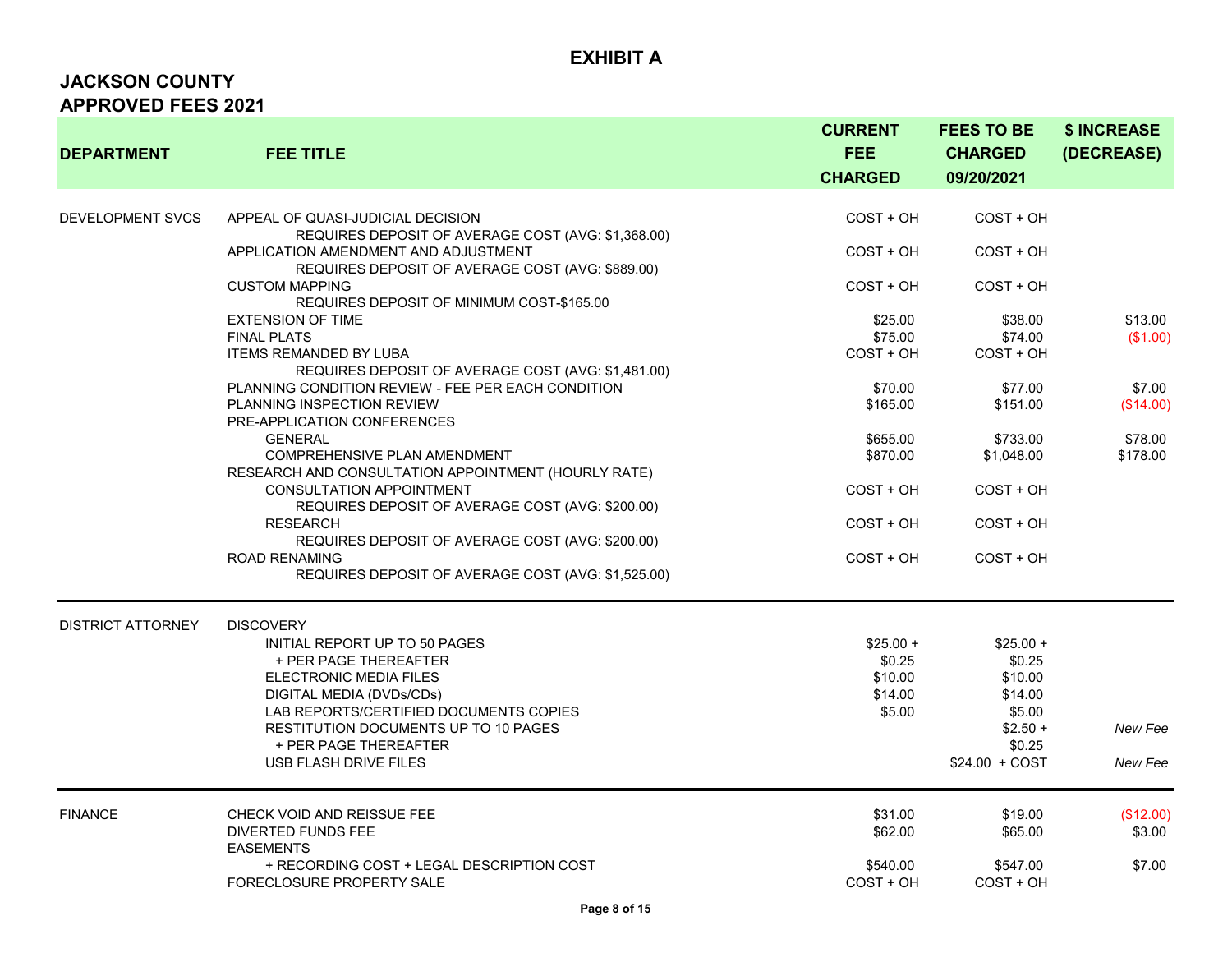| <b>DEPARTMENT</b> | <b>FEE TITLE</b>                                                                                                                                                                                  | <b>CURRENT</b><br><b>FEE</b><br><b>CHARGED</b>        | <b>FEES TO BE</b><br><b>CHARGED</b><br>09/20/2021     | \$ INCREASE<br>(DECREASE)                               |
|-------------------|---------------------------------------------------------------------------------------------------------------------------------------------------------------------------------------------------|-------------------------------------------------------|-------------------------------------------------------|---------------------------------------------------------|
|                   |                                                                                                                                                                                                   |                                                       |                                                       |                                                         |
| <b>FINANCE</b>    | LIENHOLDER SEARCH (ORS 312.120)<br>MANUFACTURED STRUCTURE DE-TITLE AND RE-TITLE REVIEW<br>MANUFACTURED STRUCTURE OWNERSHIP CHANGE<br>+ STATE FEE COLLECTED BY COUNTY                              | $COST + OH$<br>\$61.00<br>$90.00+$<br>\$20.00         | $COST + OH$<br>\$46.00<br>$$90.00 +$<br>\$20.00       | (\$15.00)                                               |
|                   | MANUFACTURED STRUCTURE TAX CERTIFICATION<br>MANUFACTURED STRUCTURE TRANSFER REVIEW<br>MANUFACTURED STRUCTURE TRIP PERMIT FEE (PER UNIT MOVED)                                                     | \$7.00                                                | \$8.00<br>\$42.00                                     | \$1.00<br>New Fee                                       |
|                   | SINGLE WIDE<br>DOUBLE WIDE<br><b>TRIPLE WIDE</b>                                                                                                                                                  | \$5.00<br>\$10.00<br>\$15.00                          | \$5.00<br>\$10.00<br>\$15.00                          |                                                         |
|                   | OLCC LIQUOR LICENSE<br><b>OPEN LIEN REPORT</b><br>REPURCHASE ADMINISTRATIVE FEES<br><b>RESEARCH</b>                                                                                               | \$15.00<br>\$27.00<br>$COST + OH$<br>$COST + OH$      | \$8.00<br>\$46.00<br>$COST + OH$<br>$COST + OH$       | (\$7.00)<br>\$19.00                                     |
|                   | RETURNED CHECK CHARGE -PROPERTY TAXES<br>UP TO 3 ACCOUNTS OR YEARS<br>4 - 6 ACCOUNTS OR YEARS<br>7 - 10 ACCOUNTS OR YEARS<br><b>OVER 10 ACCOUNTS OR YEARS</b><br>TAX RECORDS SEARCH (PER HR RATE) | \$42.00<br>\$86.00<br>\$130.00<br>\$175.00<br>\$97.00 | \$45.00<br>\$66.00<br>\$93.00<br>\$114.00<br>\$103.00 | \$3.00<br>(\$20.00)<br>(\$37.00)<br>(\$61.00)<br>\$6.00 |
| <b>HHS</b>        | PUBLIC GUARDIAN CONSERVATOR<br>HEALTH CARE SERVICES                                                                                                                                               | \$3.444.00                                            | \$3,503.00                                            | \$59.00                                                 |
|                   | FEE PER RELATIVE VALUE UNIT(RVU) AS PUBLISHED YEARLY<br>IN FEDERAL REGISTER FOR EACH PROCEDURE (PER RFU)<br>PUBLIC HEALTH SERVICES CASE MANAGEMENT:                                               | \$55.00                                               | \$56.00                                               | \$1.00                                                  |
|                   | TARGETED - HIGH RISK INFANT / CHILD (TCM)<br>PUBLIC HEALTH SERVICES - FAMILY PLANNING LABORATORY FEES:                                                                                            | \$477.00                                              | \$488.00                                              | \$11.00                                                 |
|                   | <b>LEAD HOME INVESTIGATION</b><br>OMC PREGNANCY VERIFICATION<br>ORAL CHOLERA VACCINE ADMINISTRATION OFFICE VISIT                                                                                  | \$874.00<br>\$45.00<br>\$68.00                        | \$897.00<br>\$45.00<br>\$68.00                        | \$23.00                                                 |
|                   | TB TEST<br>VENIPUNCTURE/BLOOD DRAW<br><b>TRAVELER'S VACCINE CONSULTATION</b>                                                                                                                      | \$17.00<br>\$37.00                                    | \$18.00<br>\$38.00                                    | \$1.00<br>\$1.00                                        |
|                   | LOW COMPLEXITY OF VISIT<br>MODERATE COMPLEXITY OF VISIT<br>HIGH COMPLEXITY OF VISIT                                                                                                               | \$74.00<br>\$129.00<br>\$183.00                       | \$74.00<br>\$130.00<br>\$187.00                       | \$1.00<br>\$4.00                                        |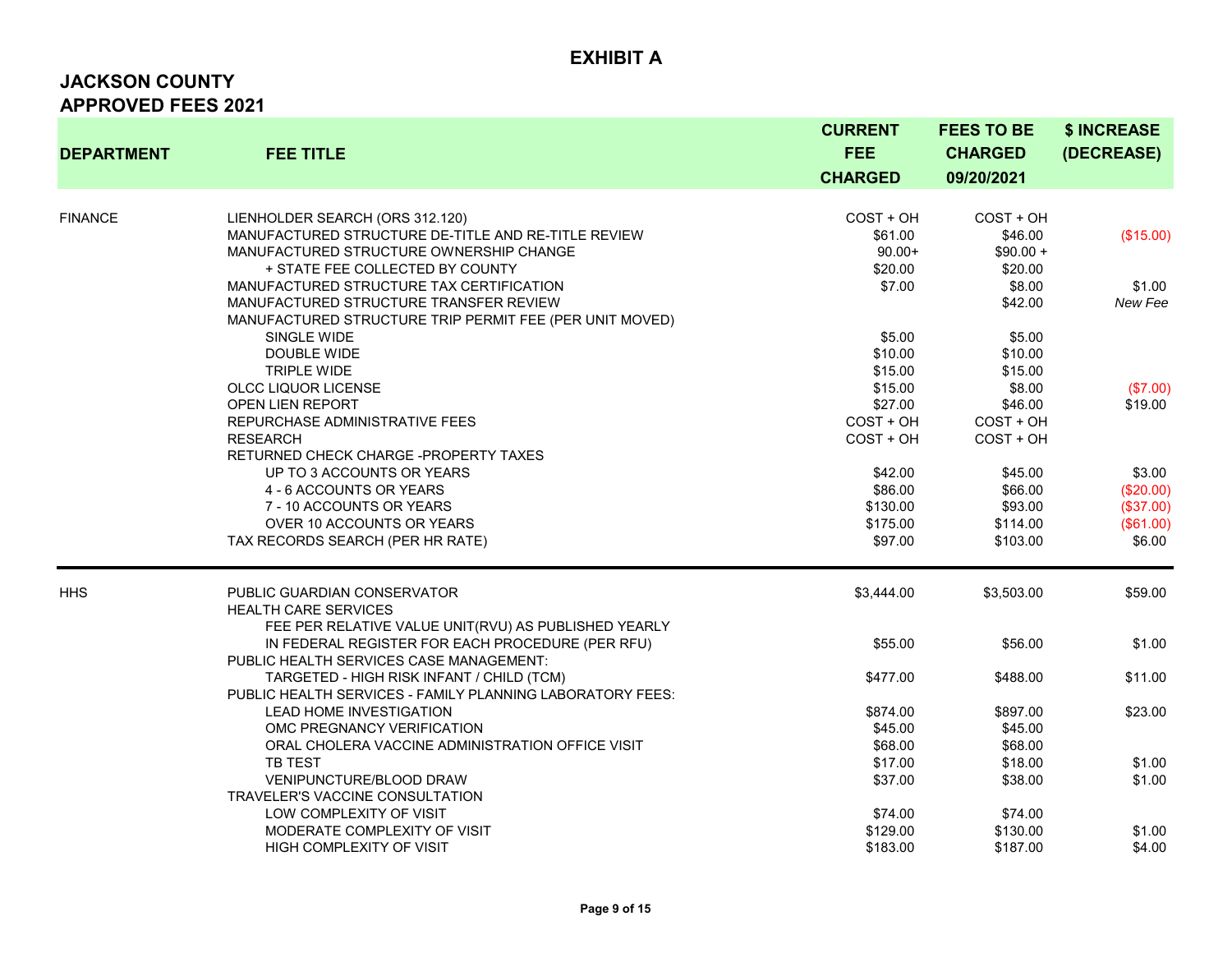| <b>DEPARTMENT</b> | <b>FEE TITLE</b>                                            | <b>CURRENT</b><br><b>FEE</b><br><b>CHARGED</b> | <b>FEES TO BE</b><br><b>CHARGED</b><br>09/20/2021 | \$ INCREASE<br>(DECREASE) |
|-------------------|-------------------------------------------------------------|------------------------------------------------|---------------------------------------------------|---------------------------|
|                   |                                                             |                                                |                                                   |                           |
| HHS               | MENTAL HEALTH SERVICES - MAX AMOUNTS - BASED ON             |                                                |                                                   |                           |
|                   | 15 MINUTE UNITS - SLIDING FEE SCALE - SERVICES PROVIDED BY: |                                                |                                                   |                           |
|                   | LMP - ON SITE                                               | \$283.00                                       | \$307.00                                          | \$24.00                   |
|                   | LMP - ON SITE - GROUP                                       | \$74.00                                        | \$81.00                                           | \$7.00                    |
|                   | <b>MHRN - ON SITE</b>                                       | \$116.00                                       | \$124.00                                          | \$8.00                    |
|                   | MHRN - ON SITE - GROUP                                      | \$31.00                                        | \$33.00                                           | \$2.00                    |
|                   | QMHA - ON SITE                                              | \$73.00                                        | \$83.00                                           | \$10.00                   |
|                   | QMHA - ON SITE - GROUP                                      | \$19.00                                        | \$22.00                                           | \$3.00                    |
|                   | QMHP - ON SITE                                              | \$87.00                                        | \$95.00                                           | \$8.00                    |
|                   | QMHP - ON SITE - GROUP                                      | \$23.00                                        | \$25.00                                           | \$2.00                    |
|                   | PEER DELIVERED SERVICES                                     | \$54.00                                        | \$52.00                                           | (\$2.00)                  |
|                   | PEER DELIVERED SERVICES - GROUP                             | \$14.00                                        | \$14.00                                           |                           |
|                   | <b>GROUP USE FACILITY INSPECTIONS</b>                       |                                                |                                                   |                           |
|                   | SCHOOL FOOD SERVICE PER SITE                                | \$345.00                                       | \$354.00                                          | \$9.00                    |
|                   | <b>SUMMER MEAL SITE</b>                                     | \$345.00                                       | \$354.00                                          | \$9.00                    |
|                   | DAY CARE CENTER                                             | \$406.00                                       | \$416.00                                          | \$10.00                   |
|                   | WITH INDIVIDUAL WATER SYSTEM (+ water sample actual cost)   | $$406.00 + COST$                               | $$416.00 + COST$                                  | \$10.00                   |
|                   | <b>INSTITUTION INSPECTION</b>                               |                                                |                                                   |                           |
|                   | <b>GENERAL FACILITY</b>                                     | \$210.00                                       | \$216.00                                          | \$6.00                    |
|                   | <b>FACILITY WITH FOOD SERVICE</b>                           | \$406.00                                       | \$416.00                                          | \$10.00                   |
|                   | FACILITY WITH FOOD AND WATER (+ water sample actual cost)   | $$406.00 + COST$                               | $$416.00 + COST$                                  | \$10.00                   |
|                   | <b>FOOD ONLY</b>                                            | \$300.00                                       | \$308.00                                          | \$8.00                    |
|                   | REC. & HOUSING CERTIFICATION OF SANITATION                  |                                                |                                                   |                           |
|                   | MOTELS/HOTELS OPEN >6 MONTHS PER YEAR                       |                                                |                                                   |                           |
|                   | 1 - 25 UNITS                                                | \$293.00                                       | \$304.00                                          | \$11.00                   |
|                   | 26 - 50 UNITS                                               | \$323.00                                       | \$331.00                                          | \$8.00                    |
|                   | 51 - 75 UNITS                                               | \$353.00                                       | \$362.00                                          | \$9.00                    |
|                   | 76 - 100 UNITS                                              | \$383.00                                       | \$393.00                                          | \$10.00                   |
|                   | <b>101 PLUS</b>                                             | $$413.00 +$                                    | $$424.00 +$                                       | \$11.00                   |
|                   | PER UNIT OVER 100 FEE                                       | \$3.00                                         | \$3.00                                            |                           |
|                   | REC. PARKS >6 MONTHS PER YEAR                               |                                                |                                                   |                           |
|                   | 1 - 25 UNITS                                                | \$646.00                                       | \$662.00                                          | \$16.00                   |
|                   | 26 - 50 UNITS                                               | \$712.00                                       | \$730.00                                          | \$18.00                   |
|                   | 51 - 75 UNITS                                               | \$729.00                                       | \$747.00                                          | \$18.00                   |
|                   | 76 - 100 UNITS                                              | \$759.00                                       | \$778.00                                          | \$19.00                   |
|                   | <b>101 PLUS</b>                                             | $$796.00 +$                                    | $$816.00 +$                                       | \$20.00                   |
|                   | PER UNIT OVER 100 FEE                                       | \$6.50                                         | \$6.50                                            |                           |
|                   | ORGANIZATIONAL CAMPS                                        | \$616.00                                       | \$631.00                                          | \$15.00                   |
|                   | <b>PICNIC PARKS</b>                                         | \$92.00                                        | \$94.00                                           | \$2.00                    |
|                   | TRAVELERS' ACCOMMODATIONS - HOSTEL FEE                      | \$293.00                                       | \$300.00                                          | \$7.00                    |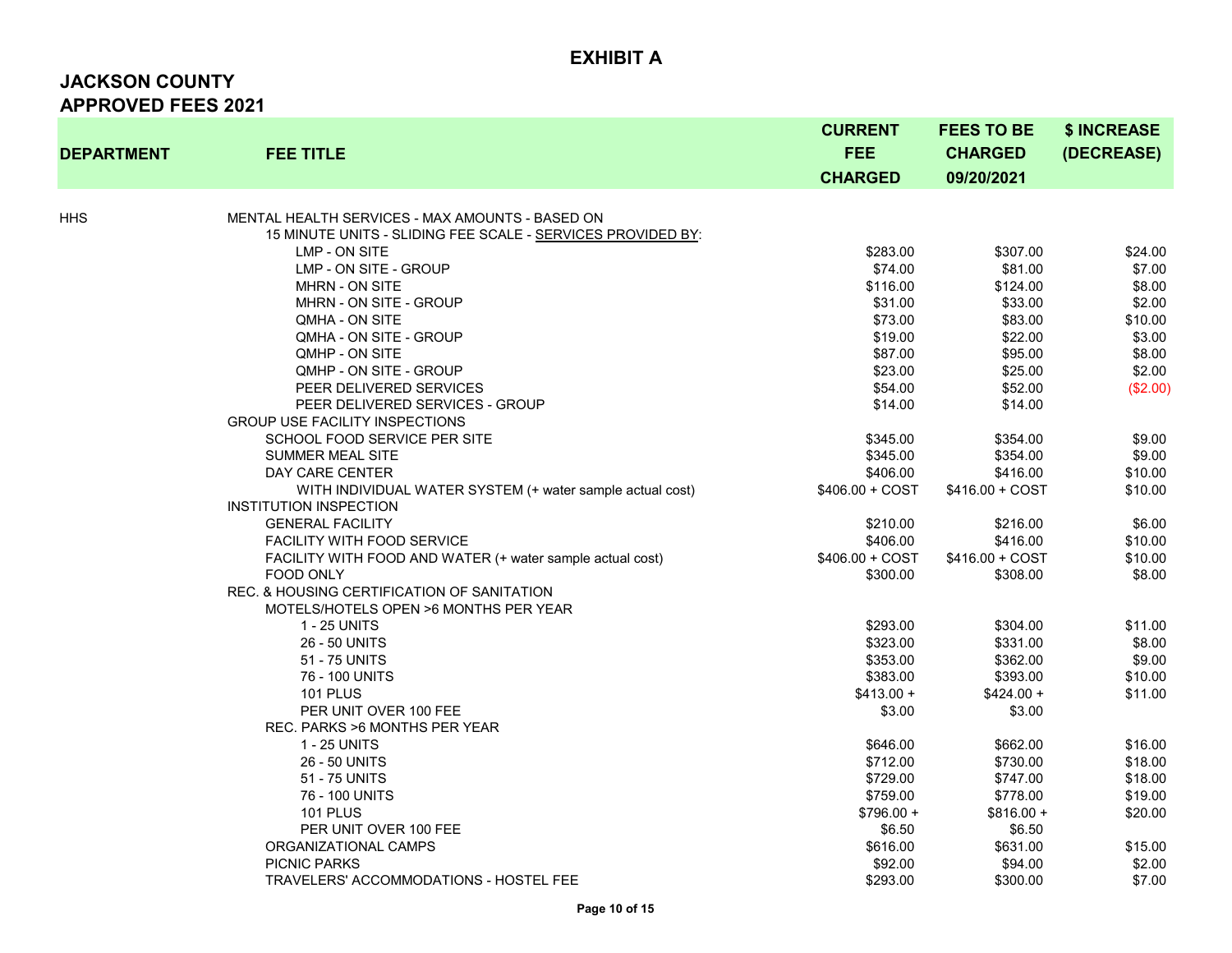| <b>DEPARTMENT</b> | <b>FEE TITLE</b>                                                    | <b>CURRENT</b><br><b>FEE</b><br><b>CHARGED</b> | <b>FEES TO BE</b><br><b>CHARGED</b><br>09/20/2021 | \$ INCREASE<br>(DECREASE) |
|-------------------|---------------------------------------------------------------------|------------------------------------------------|---------------------------------------------------|---------------------------|
|                   |                                                                     |                                                |                                                   |                           |
| HHS               | PLAN REVIEW - HOTEL, MOTEL, HOSTELS, AND ORG. CAMPS                 |                                                |                                                   |                           |
|                   | <b>NEW FACILITY</b><br>REMODELED FACILITY                           | \$560.00<br>\$560.00                           | \$574.00<br>\$574.00                              | \$14.00<br>\$14.00        |
|                   | <b>REC &amp; HOUSING PENALTY FEES</b>                               |                                                |                                                   |                           |
|                   | FAILURE TO APPLY FOR LICENSE WITHIN 30 DAYS                         |                                                | FEE EQUAL TO COST OF LICENSE                      |                           |
|                   | <b>FAILURE TO RENEW A LICENSE WITHIN 15 DAYS</b>                    |                                                | 50% ANNUAL LICENSE FEE                            |                           |
|                   | PLUS FIRST DAY OF EACH MONTH THEREAFTER                             |                                                | 50% ANNUAL LICENSE FEE                            |                           |
|                   | PUBLIC SWIMMING POOLS                                               |                                                |                                                   |                           |
|                   | ANNUAL POOL OR SPA                                                  | \$628.00                                       | \$644.00                                          | \$16.00                   |
|                   | SEASONAL OPERATED POOL OR SPA                                       | \$424.00                                       | \$434.00                                          | \$10.00                   |
|                   | SECOND POOL AT ONE LOCATION                                         |                                                |                                                   |                           |
|                   | <b>SEASONAL</b>                                                     | \$270.00                                       | \$277.00                                          | \$7.00                    |
|                   | <b>ANNUAL</b>                                                       | \$496.00                                       | \$508.00                                          | \$12.00                   |
|                   | <b>PLAN REVIEW</b>                                                  | \$781.00                                       | \$770.00                                          | (\$11.00)                 |
|                   | <b>CONSTRUCTION PERMIT &amp; INSPECTION</b>                         | \$548.00                                       | \$562.00                                          | \$14.00                   |
|                   | ADDITIONAL INSPECTIONS (EACH)<br><b>SWIMMING POOL PENALTY FEES:</b> | \$270.00                                       | \$277.00                                          | \$7.00                    |
|                   | LATE LICENSE REINSTATEMENT                                          | \$100.00                                       | \$100.00                                          |                           |
|                   | <b>FOOD SERVICE FACILITY LICENSE</b>                                |                                                |                                                   |                           |
|                   | <b>PLAN REVIEW</b>                                                  |                                                |                                                   |                           |
|                   | <b>RESTAURANT</b>                                                   | \$751.00                                       | \$770.00                                          | \$19.00                   |
|                   | <b>COMMISSARY</b>                                                   | \$490.00                                       | \$502.00                                          | \$12.00                   |
|                   | <b>MOBILE UNIT</b>                                                  | \$451.00                                       | \$462.00                                          | \$11.00                   |
|                   | <b>WAREHOUSE</b>                                                    | \$323.00                                       | \$331.00                                          | \$8.00                    |
|                   | <b>BED &amp; BREAKFAST</b>                                          | \$376.00                                       | \$385.00                                          | \$9.00                    |
|                   | <b>LIMITED SERVICE RESTAURANT</b>                                   | \$323.00                                       | \$331.00                                          | \$8.00                    |
|                   | RESTAURANT - REMODELED                                              | \$451.00                                       | \$462.00                                          | \$11.00                   |
|                   | OTHER THAN FULL SERVICE RESTAURANT - REMODELED                      | \$225.00                                       | \$231.00                                          | \$6.00                    |
|                   | <b>RESTAURANTS</b>                                                  |                                                |                                                   |                           |
|                   | 0 - 15 SEATS                                                        | \$834.00                                       | \$855.00                                          | \$21.00                   |
|                   | 16 - 50 SEATS                                                       | \$954.00                                       | \$978.00                                          | \$24.00                   |
|                   | 51 - 150 SEATS                                                      | \$1,068.00                                     | \$1.095.00                                        | \$27.00                   |
|                   | <b>MORE THAN 150 SEATS</b>                                          | \$1,208.00                                     | \$1,238.00                                        | \$30.00                   |
|                   | LIMITED SERVICE RESTAURANTS                                         | \$648.00                                       | \$664.00                                          | \$16.00                   |
|                   | <b>COMMISSARIES</b>                                                 | \$496.00<br>\$565.00                           | \$508.00                                          | \$12.00                   |
|                   | <b>WAREHOUSE</b><br>MOBILE UNIT/PUSHCARTS                           |                                                | \$561.00                                          | (\$4.00)                  |
|                   | CLASS   & II                                                        | \$523.00                                       | \$537.00                                          | \$14.00                   |
|                   | CLASS III & IV                                                      | \$709.00                                       | \$727.00                                          | \$18.00                   |
|                   | <b>TEMP RESTAURANTS</b>                                             | \$177.00                                       | \$182.00                                          | \$5.00                    |
|                   |                                                                     |                                                |                                                   |                           |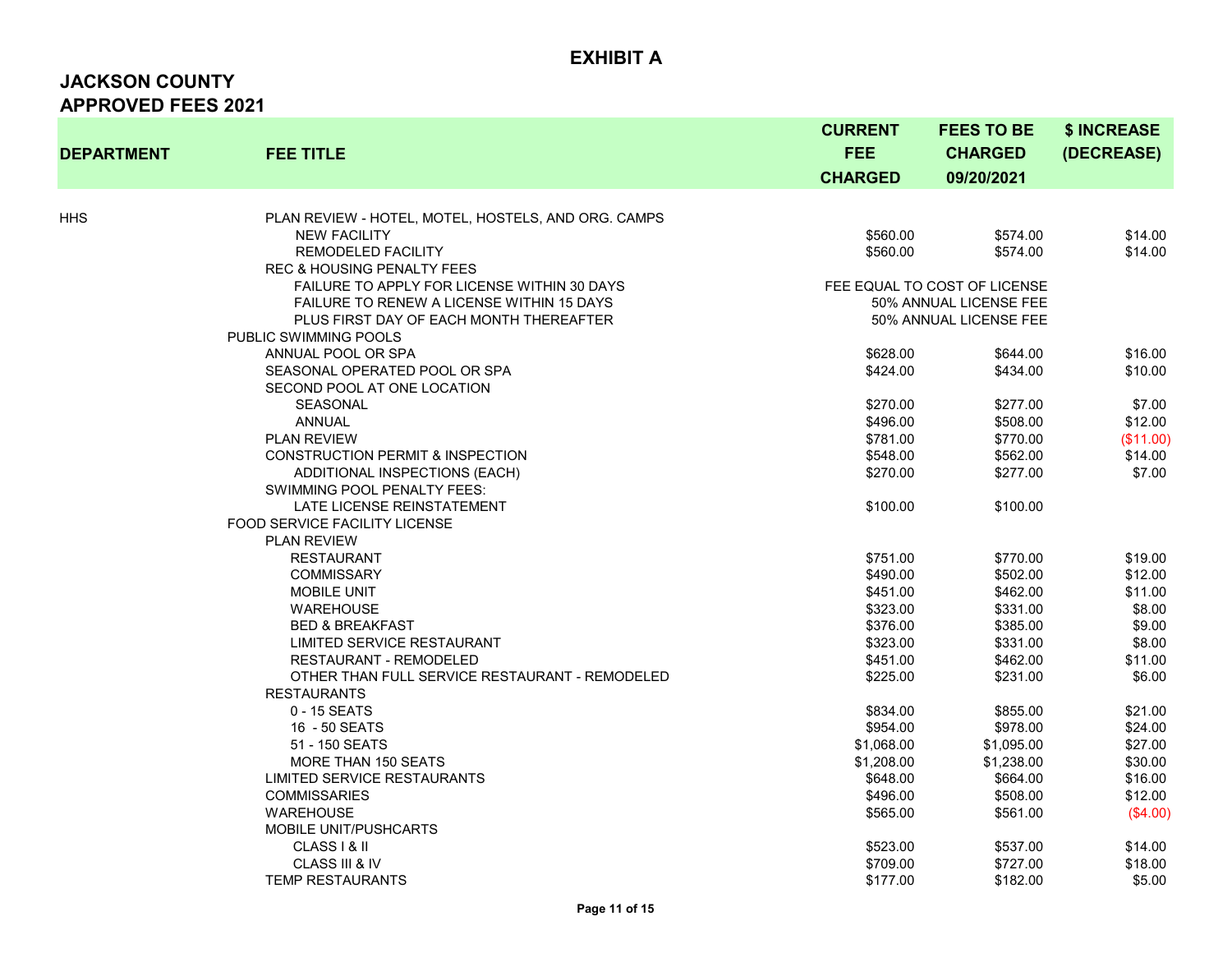| <b>DEPARTMENT</b>        |                                                        | <b>FEES TO BE</b>            | \$ INCREASE         |          |
|--------------------------|--------------------------------------------------------|------------------------------|---------------------|----------|
|                          | <b>FEE TITLE</b>                                       | <b>FEE</b><br><b>CHARGED</b> | (DECREASE)          |          |
|                          |                                                        | <b>CHARGED</b>               | 09/20/2021          |          |
|                          |                                                        |                              |                     |          |
| <b>HHS</b>               | TEMP RESTAURANT-NON BENEVOLENT (OPERATING 2+ DAYS)     | \$255.00                     | \$262.00            | \$7.00   |
|                          | TEMP RESTAURANT ADMINISTRATIVE FEE                     | \$38.00                      | \$39.00             | \$1.00   |
|                          | TEMP RESTAURANT RUSH PROCESSING FEE                    | \$50.00                      | \$50.00             |          |
|                          | TEMP RESTAURANT OPERATIONAL REVIEW                     | \$75.00                      | \$77.00             | \$2.00   |
|                          | TEMP RESTAURANT RECHECK INSPECTION                     | \$113.00                     | \$116.00            | \$3.00   |
|                          | <b>BED &amp; BREAKFAST</b>                             | \$322.00                     | \$330.00            | \$8.00   |
|                          | BENEVOLENT RESTAURANT                                  | \$125.00                     | \$125.00            |          |
|                          | BENEVOLENT INTERMITTENT / SEASONAL TEMP RESTAURANT     | \$31.00                      | \$31.00             |          |
|                          | BENEVOLENT TEMP RESTAURANT OPERATIONAL REVIEW          | \$14.00                      | \$14.00             |          |
|                          | <b>VENDING</b>                                         |                              |                     |          |
|                          | 1 - 40 UNITS                                           | \$610.00                     | \$625.00            | \$15.00  |
|                          | 41 - 75 UNITS                                          | \$672.00                     | \$688.00            | \$16.00  |
|                          | <b>76 PLUS UNITS</b>                                   | \$792.00                     | \$812.00            | \$20.00  |
|                          | RESTAURANT EXTRA INSPECTION-                           |                              |                     |          |
|                          | EACH OF TWO VISITS - 1/2 RESTAURANT FEE                | \$417.00 - \$604.00          | \$427.00 - \$619.00 | \$15.00  |
|                          | FOOD SERVICE DELINQUENCY FEES:                         |                              |                     |          |
|                          | REINSTATE LICENSE AFTER EXPIRATION                     | $$100.00+$                   | $$100.00 +$         |          |
|                          | + FOR EACH SUCCESSIVE MONTH                            | \$100.00                     | \$100.00            |          |
|                          | FOOD HANDLER'S CERTIFICATION FEE - EACH TEST:          |                              |                     |          |
|                          | FOOD HANDLER TRAINED & TESTED BY HHS                   | \$10.00                      | \$10.00             |          |
|                          | TRAIN/TEST W/ALTERNATIVE PROVIDER                      | \$5.00                       | \$5.00              |          |
|                          | REPLACEMENT CARD                                       | \$5.00                       | \$5.00              |          |
|                          | <b>VOLUNTEER CARD</b>                                  | <b>NO FEE</b>                | NO FEE              |          |
|                          | FOOD HANDLER BOOK                                      | COST                         | COST                |          |
|                          | INSPECTION BY REQUEST (ONLY LICENSED FACILITIES)       |                              | 1/2 REGULAR FEE     |          |
|                          | AMBULANCE FRANCHISE FEES                               |                              |                     |          |
|                          | <b>PER TRANSPORT</b>                                   | \$1.50                       | \$1.00              | (\$0.50) |
| IT                       | CUSTOM REPORTS/DOWNLOADS (HOURLY RATE -1 HOUR MINIMUM) | \$130.00                     | \$132.00            | \$2.00   |
|                          | PROPERTY DATA ONLINE HOMEOWNER NAME SEARCH FEE         | \$100.00                     | \$100.00            |          |
|                          | CUSTOM GIS WORK (HOURLY RATE - 1 HOUR MINIMUM)         | \$170.00                     | \$172.00            | \$2.00   |
|                          |                                                        |                              |                     |          |
| <b>ROADS &amp; PARKS</b> | APPLICATION DUE DATE EXTENSION                         | \$25.00                      | \$25.00             |          |
|                          | AUDITORIUM RENTAL - HOURLY                             |                              |                     |          |
|                          | <b>JACKSON COUNTY DEPARTMENTS</b>                      | \$10.00                      | \$10.00             |          |
|                          | OTHER GOVERNMENT AGENCIES                              | \$12.50                      | \$12.50             |          |
|                          | PRIVATE ENTITY                                         | \$37.50                      | \$37.50             |          |
|                          | <b>ENCROACHMENT PERMIT</b>                             | \$309.00                     | \$317.00            | \$8.00   |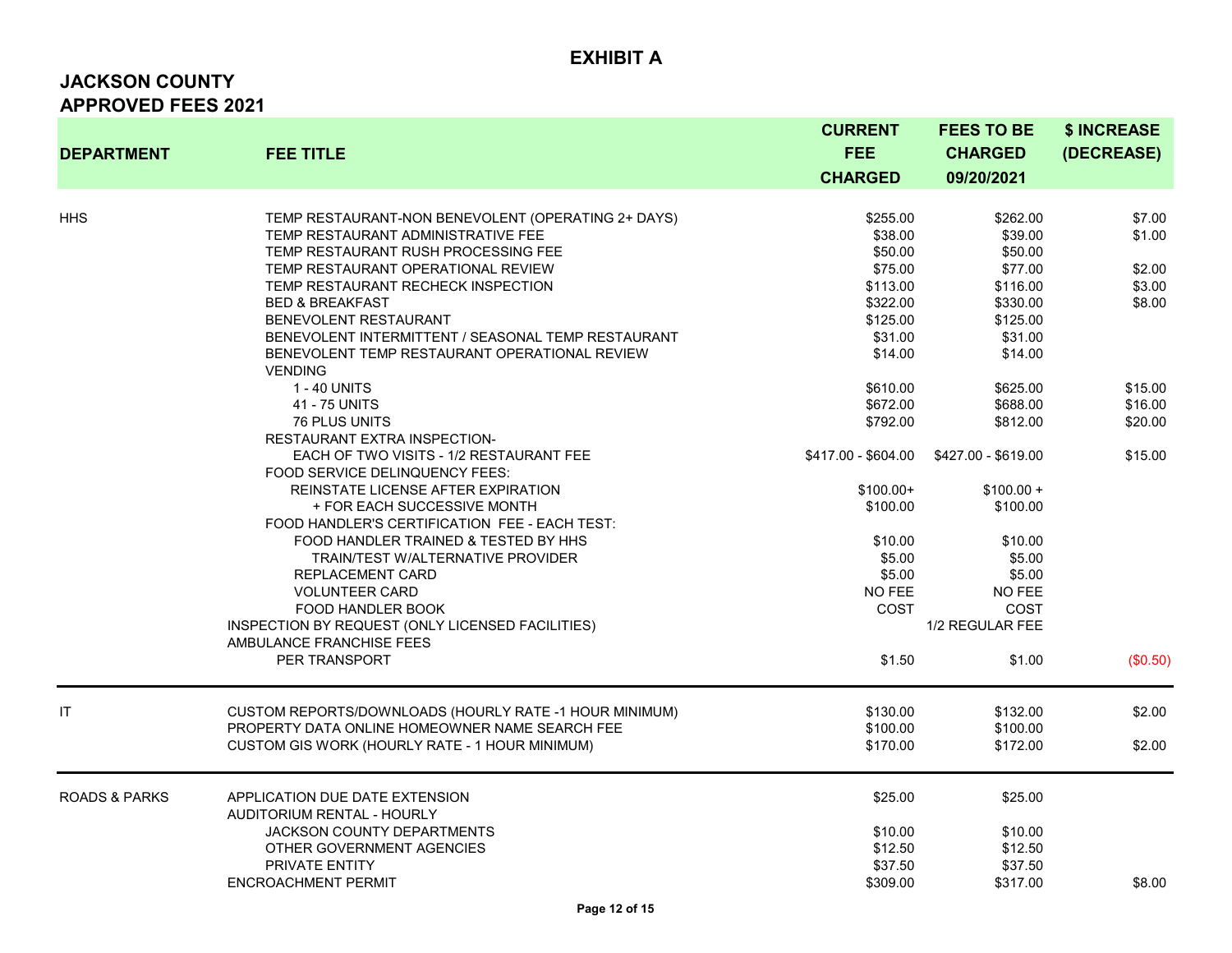| <b>DEPARTMENT</b>        | <b>FEE TITLE</b>                                                                                                                                                                                                                                                                                                                                                                                                                                                                                                                                                                                                                                                                                                        | <b>CURRENT</b><br><b>FEE</b><br><b>CHARGED</b>                                                                                                                                                                            | <b>FEES TO BE</b><br><b>CHARGED</b><br>09/20/2021                                                                                                                                                                           | \$ INCREASE<br>(DECREASE)                                                                              |
|--------------------------|-------------------------------------------------------------------------------------------------------------------------------------------------------------------------------------------------------------------------------------------------------------------------------------------------------------------------------------------------------------------------------------------------------------------------------------------------------------------------------------------------------------------------------------------------------------------------------------------------------------------------------------------------------------------------------------------------------------------------|---------------------------------------------------------------------------------------------------------------------------------------------------------------------------------------------------------------------------|-----------------------------------------------------------------------------------------------------------------------------------------------------------------------------------------------------------------------------|--------------------------------------------------------------------------------------------------------|
| <b>ROADS &amp; PARKS</b> | <b>LID SEGREGATION</b><br>MAJOR ROAD IMPROVEMENT PERMIT<br>MINOR ROAD IMPROVEMENT PERMIT<br>RIGHT-OF-WAY VACATION<br>ROAD APPROACH PERMIT<br>SIDEWALK REPAIR<br><b>SPECIAL PERMIT</b><br><b>TRANSPORTATION PERMIT - ANNUAL</b><br><b>TRANSPORTATION PERMIT - SINGLE TRIP</b><br>UTILITY PROJECTS PHOTOS<br>ONE-HOUR (SMALL)<br>TWO-HOUR (MEDIUM)<br>SEVEN-HOUR (LARGE)<br>WATER SALES - LOW PRESSURE                                                                                                                                                                                                                                                                                                                    | $COST + OH$<br>\$6,735.00<br>\$3,367.00<br>\$1,284.00<br>\$230.00<br>\$230.00<br>\$116.00<br>\$8.00<br>\$8.00<br>\$116.00<br>\$232.00<br>\$813.00<br>COST + OH                                                            | COST + OH<br>\$6,902.00<br>\$3,451.00<br>\$1,270.00<br>\$240.00<br>\$240.00<br>\$115.00<br>\$8.00<br>\$8.00<br>\$115.00<br>\$231.00<br>\$808.00<br>COST + OH                                                                | \$167.00<br>\$84.00<br>(\$14.00)<br>\$10.00<br>\$10.00<br>(\$1.00)<br>(\$1.00)<br>(\$1.00)<br>(\$5.00) |
| <b>SHERIFF</b>           | <b>FINGERPRINTING</b><br><b>ADDITIONAL CARDS</b><br><b>IMPOUNDMENT ADMINISTRATIVE FEE</b><br><b>JAIL INTAKE FEE</b><br><b>MEDICAL VISITS / PRESCRIPTIONS</b><br>ACTUAL COST UP TO MAXIMUM FEE<br>PHOTOGRAPH COPY / PRINT<br>POLICE REPORT COPY<br>NO REDACTION REQUIRED - UP TO 20 PAGES<br>REDACTION REQUIRED - UP TO 20 PAGES<br>AFTER 20 PAGES - EACH PAGE<br><b>RECORDS CHECK</b><br>SALES OF PROPERTY FEE - BASE FEE (5 HOURS)<br>+ PER HOUR (AFTER 5.0 HOUR BASE FEE)<br>SEARCH & RESCUE SERVICES (UP TO MAX OF \$500)<br>SECONDHAND DEALER LICENSE<br><b>NEW</b><br><b>RENEWAL</b><br><b>TRAFFIC SCHOOL</b><br><b>VEHICLE IMPOUND HEARING FEE</b><br><b>VICTIMS IMPACT PANEL CLASS</b><br>WHY SAFETY BELTS CLASS | \$49.00<br>\$5.00<br>\$227.00<br>\$25.00<br>MAX: \$156.00<br>\$12.00<br>\$25.00<br>\$35.00<br>\$0.25<br>\$73.00<br>\$722.00<br>\$156.00<br>COST + OH<br>\$358.00<br>\$269.00<br>\$45.00<br>\$254.00<br>\$35.00<br>\$35.00 | \$49.00<br>\$5.00<br>\$227.00<br>\$25.00<br>MAX: \$156.00<br>\$12.00<br>\$25.00<br>\$35.00<br>\$0.25<br>\$73.00<br>\$725.00<br>\$162.00<br>$COST + OH$<br>\$367.00<br>\$275.00<br>\$45.00<br>\$259.00<br>\$35.00<br>\$35.00 | \$3.00<br>\$6.00<br>\$9.00<br>\$6.00<br>\$5.00                                                         |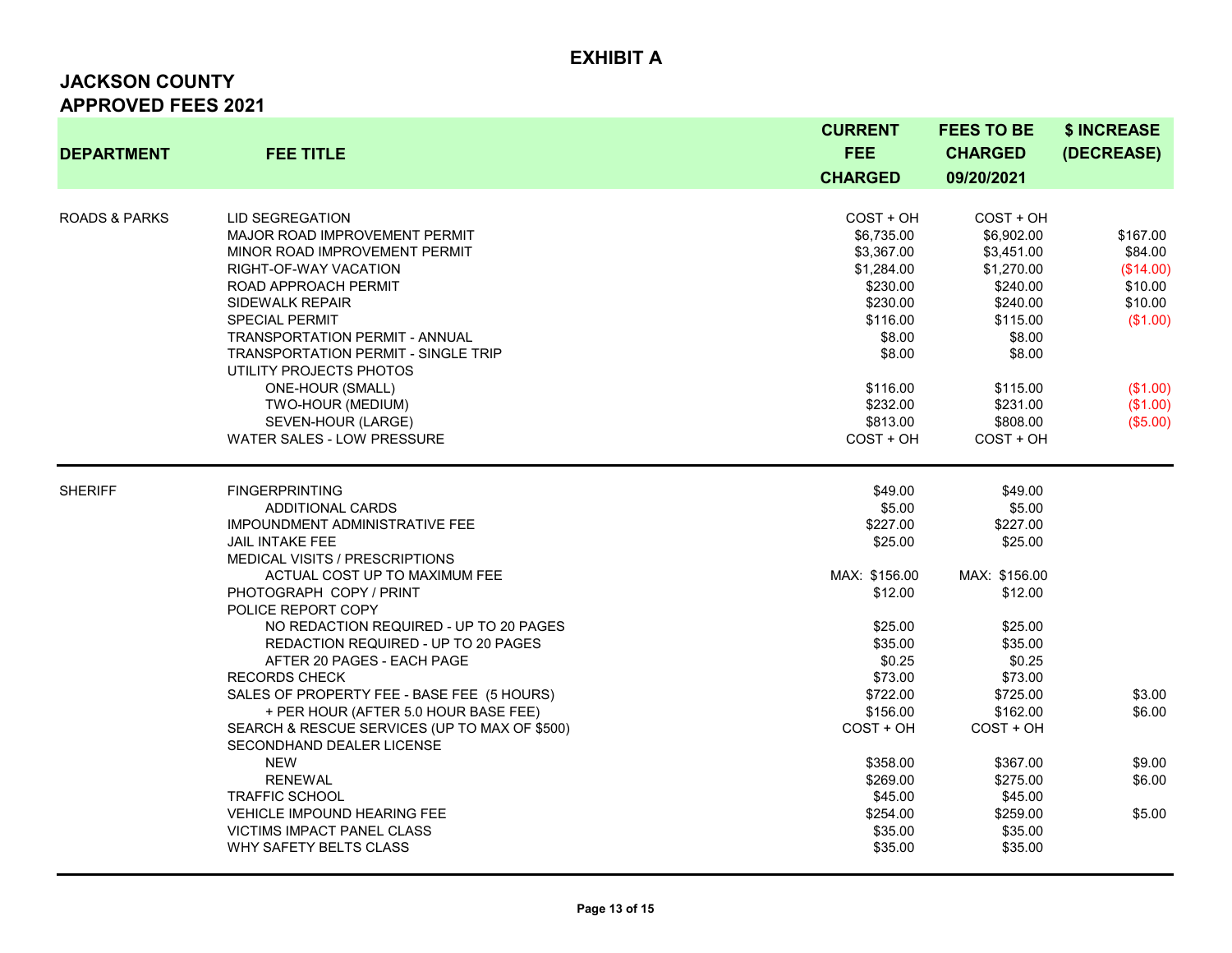| <b>DEPARTMENT</b> | <b>FEE TITLE</b>                                        | <b>CURRENT</b><br><b>FEE</b><br><b>CHARGED</b> | <b>FEES TO BE</b><br><b>CHARGED</b><br>09/20/2021 | \$ INCREASE<br>(DECREASE) |
|-------------------|---------------------------------------------------------|------------------------------------------------|---------------------------------------------------|---------------------------|
|                   |                                                         |                                                |                                                   |                           |
| SURVEYOR          | ADDITIONAL FIELD CHECK<br>PREMONUMENTED SUBDIVISION     | $$675.00 +$                                    | $$686.00 +$                                       | \$11.00                   |
|                   | + FIELD CHECK                                           | $COST + OH$                                    | $COST + OH$                                       |                           |
|                   | POSTMONUMENTED SUBDIVISION                              | $COST + OH$                                    | COST + OH                                         |                           |
|                   | ADDITIONAL FILING FEES - EXTRA PAGES                    |                                                |                                                   |                           |
|                   | EXTRA PAGE AFTER FIRST TWO + NARRATIVE                  | \$260.00                                       | \$264.00                                          | \$4.00                    |
|                   | (APPLIES TO PARTITIONS, SUBDIVISIONS, CONDOS & SURVEYS) |                                                |                                                   |                           |
|                   | AFFIDAVIT OF CORRECTION                                 | NO FEE                                         | NO FEE                                            |                           |
|                   | AFFIDAVIT OF DEFERRED MONUMENTATION                     | \$1,200.00                                     | \$1,220.00                                        | \$20.00                   |
|                   | + FIELD CHECK                                           | $COST + OH$                                    | $COST + OH$                                       |                           |
|                   | CEMETERY PLATS (MONUMENTED)                             |                                                |                                                   |                           |
|                   | <b>FILING</b>                                           | \$400.00                                       | \$407.00                                          | \$7.00                    |
|                   | <b>CHECKING</b>                                         | $$2,170.00+$                                   | $$2,207.00 +$                                     | \$37.00                   |
|                   | + PER UNIT                                              | \$140.00                                       | \$142.00                                          | \$2.00                    |
|                   | CEMETERY PLATS (POST-MONUMENTED)                        |                                                |                                                   |                           |
|                   | <b>FILING</b>                                           | \$400.00                                       | \$407.00                                          | \$7.00                    |
|                   | <b>CHECKING</b>                                         | $$2,880.00 +$                                  | $$2,929.00 +$                                     | \$49.00                   |
|                   | + PER UNIT                                              | \$100.00                                       | \$102.00                                          | \$2.00                    |
|                   | CERTIFICATION OF SURVEY RECORDS                         | \$100.00                                       | \$102.00                                          | \$2.00                    |
|                   | <b>CONDOMINIUM CHECK</b>                                |                                                |                                                   |                           |
|                   | <b>FILING</b>                                           | \$400.00                                       | \$407.00                                          | \$7.00                    |
|                   | <b>CHECKING</b>                                         | $$2,590.00 +$                                  | $$2,634.00 +$                                     | \$44.00                   |
|                   | + PER UNIT                                              | \$260.00                                       | \$264.00                                          | \$4.00                    |
|                   | COUNTY SUBDIVISIONS (PRE-MONUMENTED):                   |                                                |                                                   |                           |
|                   | <b>FILING</b>                                           | \$400.00                                       | \$407.00                                          | \$7.00                    |
|                   | <b>CHECKING:</b>                                        |                                                |                                                   |                           |
|                   | $LOTS \ge 1$ ACRE                                       | $$2,340.00 +$                                  | $$2,380.00 +$                                     | \$40.00                   |
|                   | + PER LOT                                               | $COST + OH$                                    | $COST + OH$                                       |                           |
|                   | $LOTS < 1$ ACRE                                         | $$2,340.00 +$                                  | $$2,380.00 +$                                     | \$40.00                   |
|                   | + PER LOT                                               | \$130.00                                       | \$132.00                                          | \$2.00                    |
|                   | COUNTY SUBDIVISIONS (POST-MONUMENTED):                  |                                                |                                                   |                           |
|                   | <b>FILING</b>                                           | \$400.00                                       | \$407.00                                          | \$7.00                    |
|                   | CHECKING:                                               |                                                |                                                   |                           |
|                   | $LOTS \ge 1$ ACRE                                       | $$3,050.00 +$                                  | $$3,102.00 +$                                     | \$52.00                   |
|                   | + PER LOT                                               | $COST + OH$                                    | $COST + OH$                                       |                           |
|                   | LOTS < 1 ACRE                                           | $$3,050.00 +$                                  | $$3,102.00 +$                                     | \$52.00                   |
|                   | + PER LOT                                               | \$130.00                                       | \$132.00                                          | \$2.00                    |